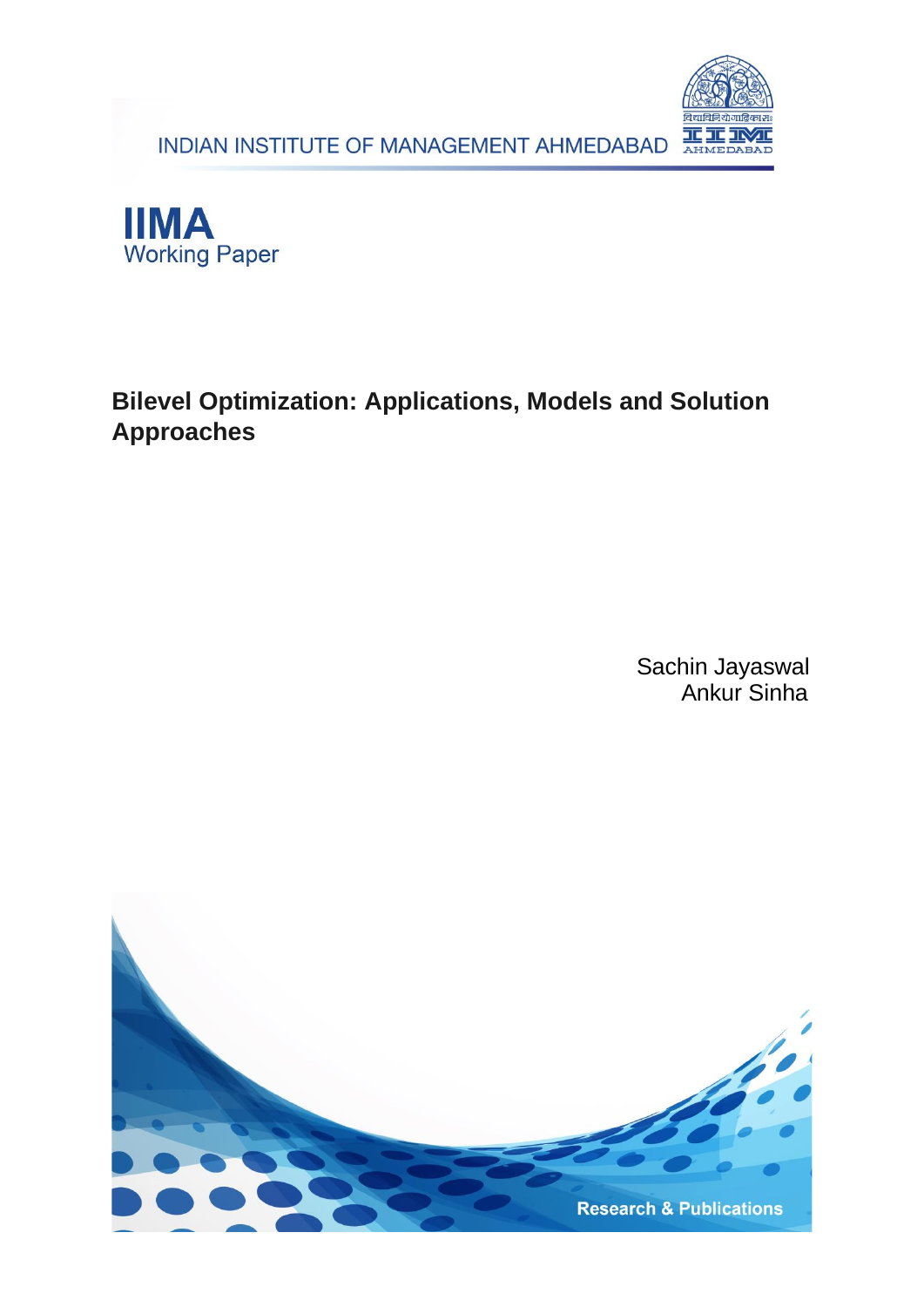# **Bilevel Optimization: Applications, Models and Solution Approaches**

Sachin Jayaswal Ankur Sinha

 **May 2022**

The main objective of the working paper series of the IIMA is to help faculty members, research staff and doctoral students to speedily share their research findings with professional colleagues and test their research findings at the pre-publication stage. IIMA is committed to maintain academic freedom. The opinion(s), view(s) and conclusion(s) expressed in the working paper are those of the authors and not that of IIMA.

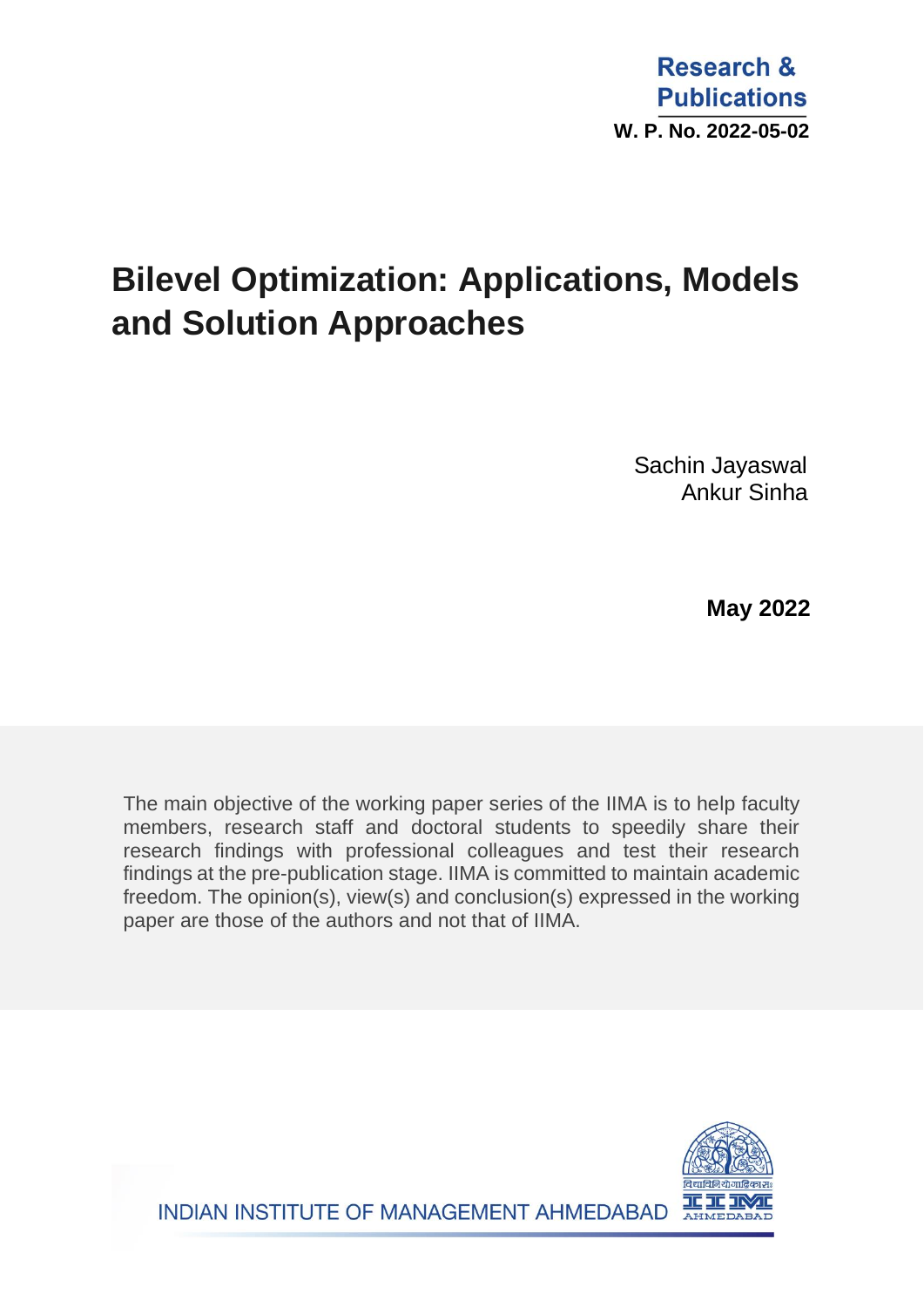### Bilevel Optimization: Applications, Models and Solution Approaches

Sachin Jayaswal, Ankur Sinha

Production & Quantitative Methods, Indian Institute of Management Ahmedabad, India 380015

#### Abstract

Bilevel optimization is a difficult class of optimization problems, which contain an inner optimization problem as a constraint to an outer optimization problem. Such optimization problems are commonly referred to as Stackelberg games in the area of game theory, where a hierarchical interaction between a leader and a follower is modeled. This chapter presents several examples of bilevel optimization problems arising in various contexts, e.g., the product line selection problem and the shortest path interdiction problem. Depending on the context of the problem, the leader and the follower may have the same objective function but with conflicting objectives (max-min in the shortest path interdiction), or may have different objective functions (as in the product line selection problem). Under this hierarchical setting, the leader tries to optimize its own decision by taking into account the rational response of the follower. A bilevel optimization problem is NP-hard even in the simplest case in which the problems of the leader and the follower are both simple linear programs. This chapter discuses classical solution approaches that are based on the reformulation of the bilevel problem into a single level. It also discusses several alternate single-level reformulations for the application problems considered in this chapter.

 $Keywords:$  Bilevel optimization, shortest path interdiction, product line design

#### 1. Introduction

The interest in bilevel programming has been rising over the past few decades, primarily because of new applications that are being identified in various domains. For instance, one of the applications of bilevel programming that is receiving attention is in the area of machine learning, where bilevel optimization provides a way to optimize hyperparameters in the problem. The hyperparameters can appear in various forms, like, network architecture, regularization parameters, and learning rate, among others. Some of the studies that have attempted a bilevel approach to handling hyperparameters are Bennett et al. (2008); Sinha, Khandait and Mohanty (2020). The hyperparameter optimization problem is also important for researchers in the other domain, for example, in the area of evolutionary computation as well, the methods contain hyperparameters, a good choice for which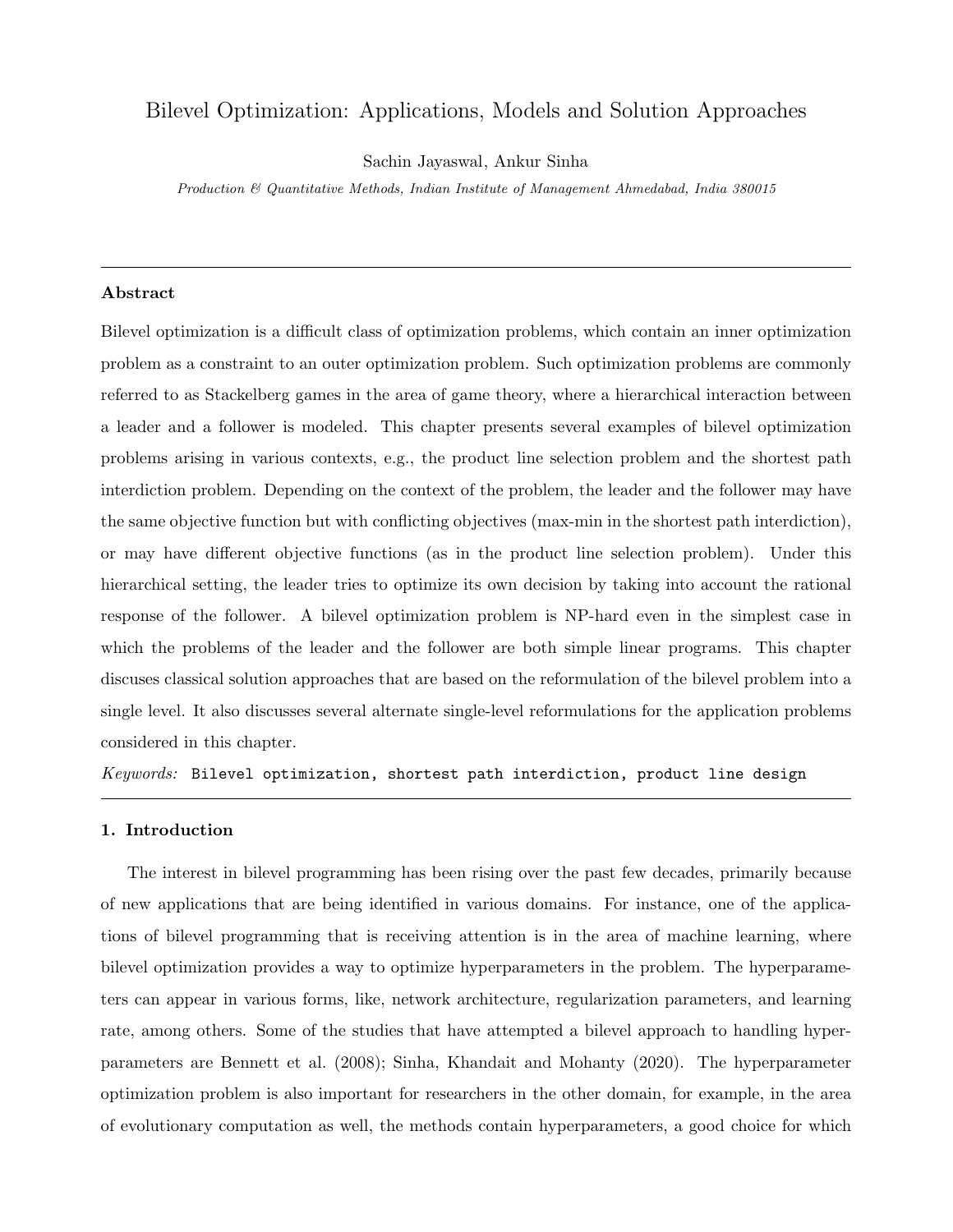impact algorithm performance (Sinha, Malo, Xu and Deb, 2014). Another example is from the area of transportation, in the context of a toll-setting problem, that is inherently a bilevel program. Consider a large network of highways operated by the government or a private entity that desires to optimize the tolls for maximizing its revenues. A high amount of the toll would deter users from using the network, thereby reducing revenues due to low volume, while a low amount of the toll would increase the volume but may not be optimal for maximizing revenues. Under such a situation, the government cannot write its own optimization problem by ignoring the highway users, rather a two-level optimization problem that is hierarchical in nature has to be written. In such a problem the upper level is the government that has the objective to maximize revenues under a set of constraints, with an additional constraint being represented by the highway users' optimization problem. The highway users' optimization problem consists of an objective function that minimizes the generalized cost for highway-users, which may include travel distance, travel time and toll amount. Solving the highwayusers optimization problem allows the government to figure out the response of the users for any value of toll that is set, which in turn allows the government to compute its revenues. In this problem, the upper level is the government that is often referred to as the leader, and the lower level is the set of highway users that is referred to as the follower. Such scenarios with a leader-follower interaction within an optimization problem are studied in the area of game theory and economics as Stackelberg games (Stackelberg, 1952). For a further reading on leader-follower games in the transportation policy literature, the readers may look at Migdalas (1995); Brotcorne et al. (2001); Sinha et al. (2015).

Applications of bilevel optimization exist in almost all the domains, for example in engineering, bilevel problems are common in structural optimization (Christiansen et al., 2001; Sobieszczanski-Sobieski et al., 2000), where the design variables in an integrated system are decomposed into upper level (system level) design variables and lower level (sub-system level) design variables. Similarly, in chemical engineering the engineers have to decide the optimal state variables and quantity of reactants, and for them the lower level optimization problem appears as an equilibrium condition requiring entropy functional minimization. Bilevel problems are common in the area of defense as well, where they appear as attacker-defender, or defender-attacker problems (Brown et al., 2005; Wein, 2009; Ramamoorthy et al., 2017, 2018; Nigudkar et al., 2021; Bhatt et al., 2021). In the area of business, these problems are common in designing optimal tax policies (Labb´e et al., 1998; Sinha et al., 2013), investigation of strategic behavior in deregulated markets (Hu and Ralph, 2007), agribusiness management (Whittaker et al., 2017; Bostian et al., 2015), and supply chain and location problems (Küçükaydin et al., 2011; Sun et al., 2008). The readers may refer to review papers and books for additional information about the bilevel methods and applications (Sinha et al., 2018; Dempe, 2002;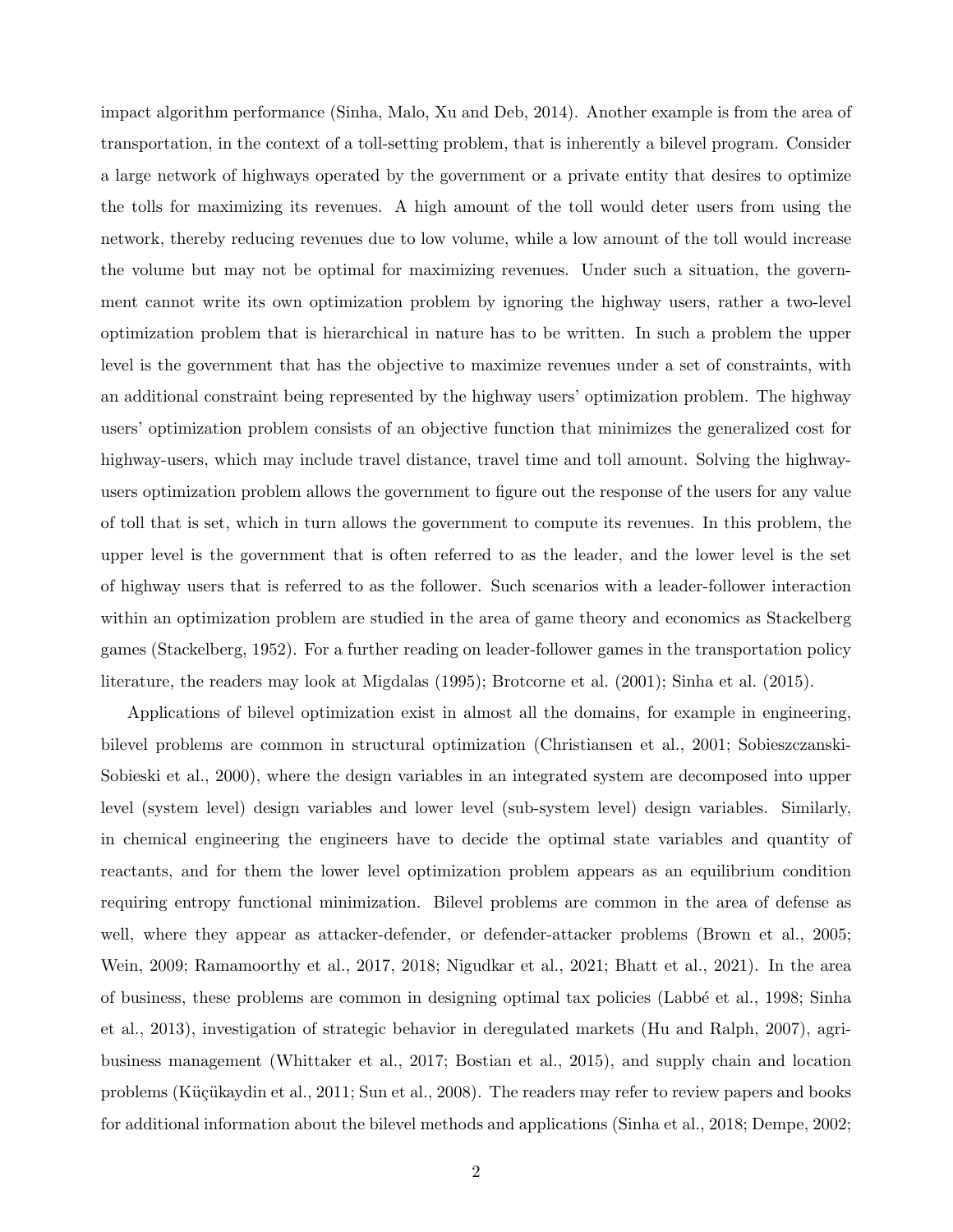Bard, 1998).

General bilevel problems are NP-hard (Vicente et al., 1994), and the linear bilevel problems with continuous variables are no simple, which are often reduced to a mixed integer linear program (MILP) with a BigM. One of the most straightforward ways for handling bilevel programs has been the Karush-Kuhn-Tucker (KKT) approach, where the lower level optimization problem is replaced by the set of its KKT constraints to reduce the bilevel program to a single level problem that can be handled by standard solvers. However, the KKT approach can be used only in special cases, where the lower level bilevel problem adheres to certain regularity conditions, and additionally even when the regularity conditions at the lower level hold, the reduced single-level formulation may not be an easy problem to handle. Linear bilevel programs (Wen and Hsu, 1991; Ben-Ayed, 1993; Bard and Falk, 1982; Fortuny-Amat and McCarl, 1981; Tuy et al., 1993) and quadratic bilevel problems (Bard and Moore, 1990; Edmunds and Bard, 1991; Al-Khayyal et al., 1992) have been widely solved using this approach. Other aproaches to handle bilevel problems include gradient descent (Savard and Gauvin, 1994; Vicente et al., 1994), trust-region (Liu et al., 1998; Marcotte et al., 2001; Colson et al., 2005), and penalty (Aiyoshi and Shimizu, 1981, 1984; Ishizuka and Aiyoshi, 1992; White and Anandalingam, 1993) methods. Given the difficulty in handling bilevel programs, researchers and practitioners have often resorted to solving bilevel problems using computationally intensive approaches, like, nested search. In such an approach the lower level optimization problem is solved corresponding to a large number of upper level decision vectors and a bilevel level solution is searched. Evolutionary algorithms have been the most widely used approach for implementing nested search (Li et al., 2006; Sinha, Malo, Frantsev and Deb, 2014; Angelo et al., 2013; Islam et al., 2017). Recently, the algorithm development on bilevel optimization is focused on exploiting two important mappings in bilevel optimization; namely, the reaction set mapping and the lower level optimal value function mapping (Sinha and Shaikh, 2021; Sinha, Lu, Deb and Malo, 2020; Sinha et al., 2017; Angelo et al., 2014). The details of these two mappings have been discussed later in this chapter.

The focus of the chapter is on two classes of bilevel optimization problems, i.e., the product line selection problem and the shortest path interdiction problem. However, we begin the chapter by discussing about the basics of bilevel optimization that will be useful in solving the two classes of optimization problems. The structure of the chapter is as follows. In Section 2, a general bilevel problem is discussed along with its various formulations that can be written with the help of different mappings. This is followed by Sections 3 and 4, where the product line selection problem and the shortest path interdiction problem have been discussed along with the solution methodology, respectively. Finally, we conclude in Section 5. The chapter also includes the AMPL codes to handle the two classes of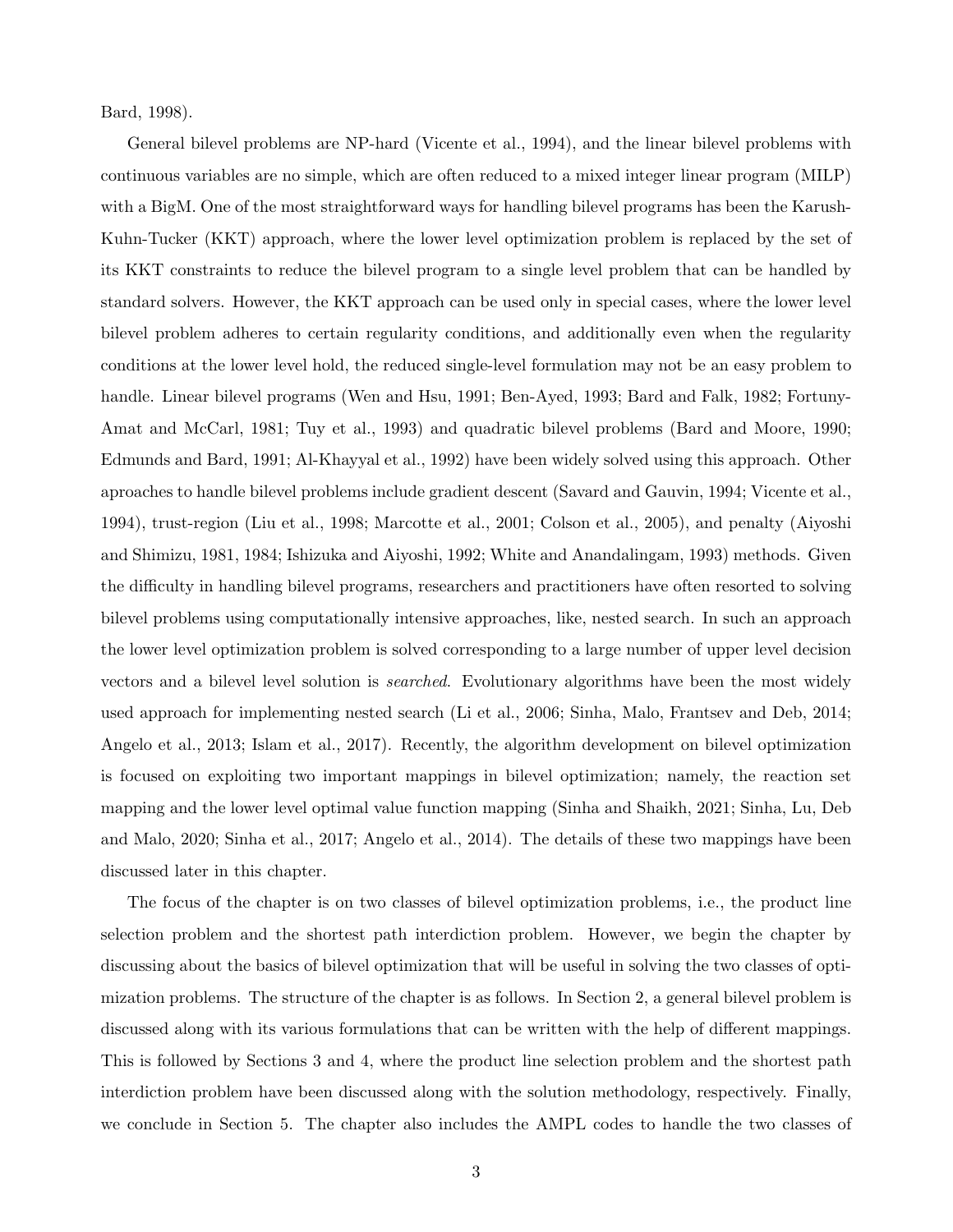optimization problems. The code and the ideas in this chapter can be adapted to solve various classes of bilevel optimization problems.

#### 2. An overview of bilevel optimization

A general bilevel program with the upper-level objective function  $F : \mathbb{R}^n \times \mathbb{R}^m \to \mathbb{R}$  and lower-level objective function  $f : \mathbb{R}^n \times \mathbb{R}^m \to \mathbb{R}$  is given as follows:

$$
\lim_{x,y} \quad F(x,y) \tag{1}
$$

 $\text{subject to} \tag{2}$ 

$$
y \in \operatorname*{argmin}_{y} \{ f(x, y) : g_i(x, y) \le 0, i = 1, \dots, I, h_j(x, y) = 0, j = 1, \dots, J \}
$$
(3)

$$
G_k(x, y) \le 0, \quad k = 1, \dots, K \tag{4}
$$

$$
H_l(x, y) = 0, \quad l = 1, \dots, L \tag{5}
$$

where  $g_i: \mathbb{R}^n \times \mathbb{R}^m \to \mathbb{R}$  represents the set of lower level inequality constraints,  $h_j: \mathbb{R}^n \times \mathbb{R}^m \to \mathbb{R}$ represents the set of lower level equality constraints,  $G_k: \mathbb{R}^n \times \mathbb{R}^m \to \mathbb{R}$  represents the set of upper level inequality constraints, and  $H_l: \mathbb{R}^n \times \mathbb{R}^m \to \mathbb{R}$  represents the set of upper level equality constraints. The upper and lower level variables, x and y, in the above definition may be continuous, integers, or mixed-integers.

The reason for using double quotes  $(\lim_{x,y})$  in the above definition is to highlight that the formulation is ill-defined. In the context of multiple lower level optimal solutions corresponding to a given upper level decision vector, the above formulation does not clearly define that which solution from the lower level optimal set should be considered by the upper level. Let us first define the lower level optimality set before we discuss how the ambiguity is handled. Let  $\Psi : \mathbb{R}^n \implies \mathbb{R}^m$  be a set-valued mapping that defines the solution set of the lower level decision maker for every upper level decision vector:

$$
\Psi(x) = \underset{y}{\text{argmin}} \{ f(x, y) : g(x, y) \le 0, h(x, y) = 0 \}
$$

This ambiguity on the choice of the solution to be chosen from  $\Psi(x)$  for any given x can be handled by specifying the position assumed by the upper level decision maker. Below we discuss the two common positions that the upper level decision maker assumes in the presence of multiple lower level optimal solutions for one or more upper level vectors.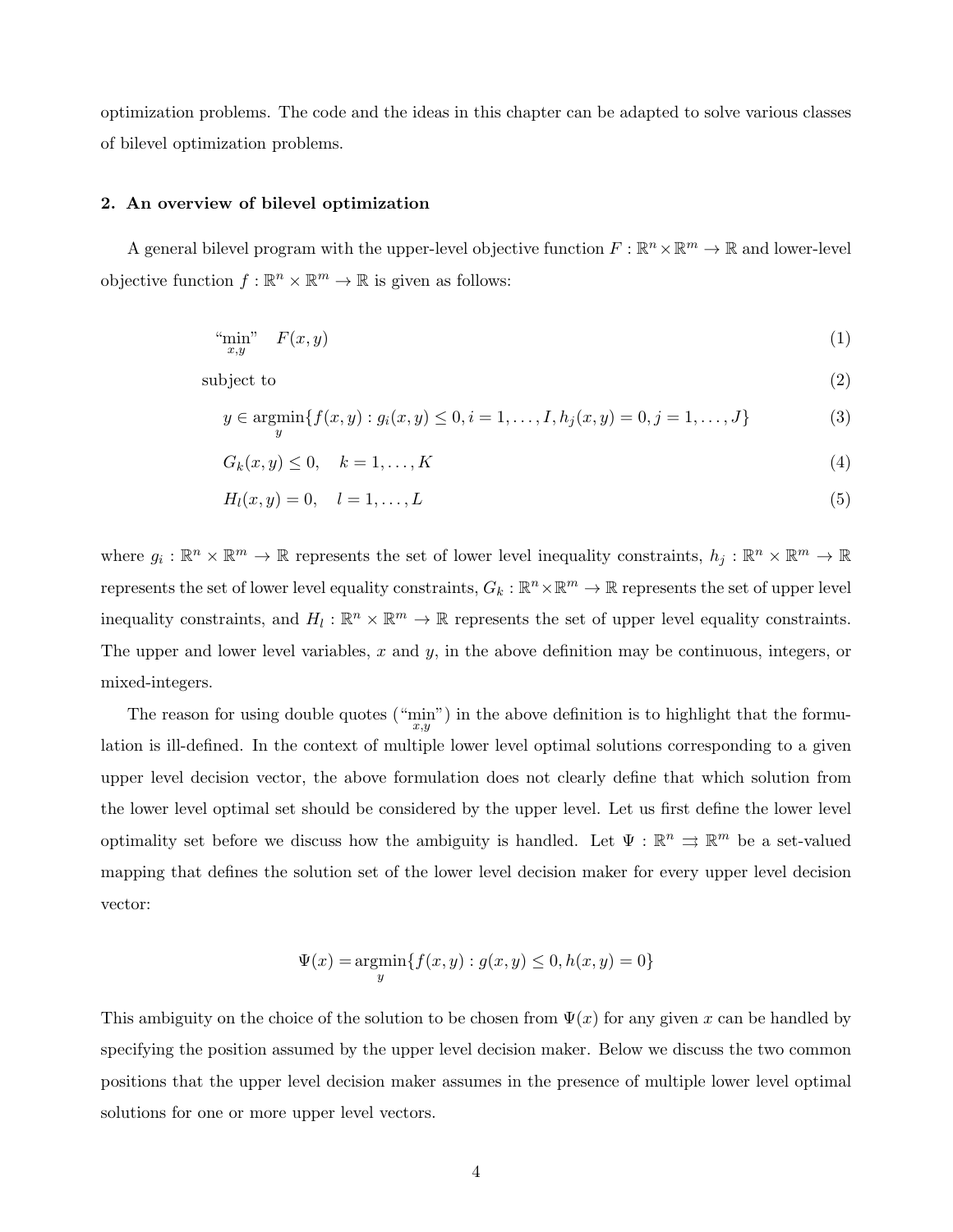#### 2.1. Optimistic Position

If the upper level is optimistic that the lower level will cooperate and choose that solution from its optimal set that is most favourable for the upper level, it is referred to as the optimistic formulation. In an optimistic position, the choice function of the follower is given as follows:

$$
\psi_{\mathsf{o}}(x) = \underset{y}{\operatorname{argmin}} \{ F(x, y) : y \in \Psi(x) \}
$$

that leads to the following bilevel formulation.

$$
\min_{x,y} \quad F(x,y)
$$

subject to

$$
y = \psi_0(x)
$$
  

$$
G(x, y) \le 0
$$
  

$$
H(x, y) \le 0
$$

Optimistic position being more tractable as compared to the pessimistic position is more commonly studied as compared to the pessimistic formulation.

#### 2.2. Pessimistic Position

If the upper level is pessimistic that the lower level may choose that solution from its optimal set that is least favourable for the upper level, it is referred to as the pessimistic formulations. In a pessimistic position, the choice function of the follower is given as follows:

$$
\psi_{\mathbf{p}}(x) = \operatorname*{argmax}_{y} \{ F(x, y) : y \in \Psi(x) \}
$$

that leads to the following bilevel formulation.

$$
\min_{x,y} \quad F(x,y)
$$

subject to

$$
y = \psi_{p}(x)
$$

$$
G(x, y) \le 0
$$

$$
H(x, y) \le 0
$$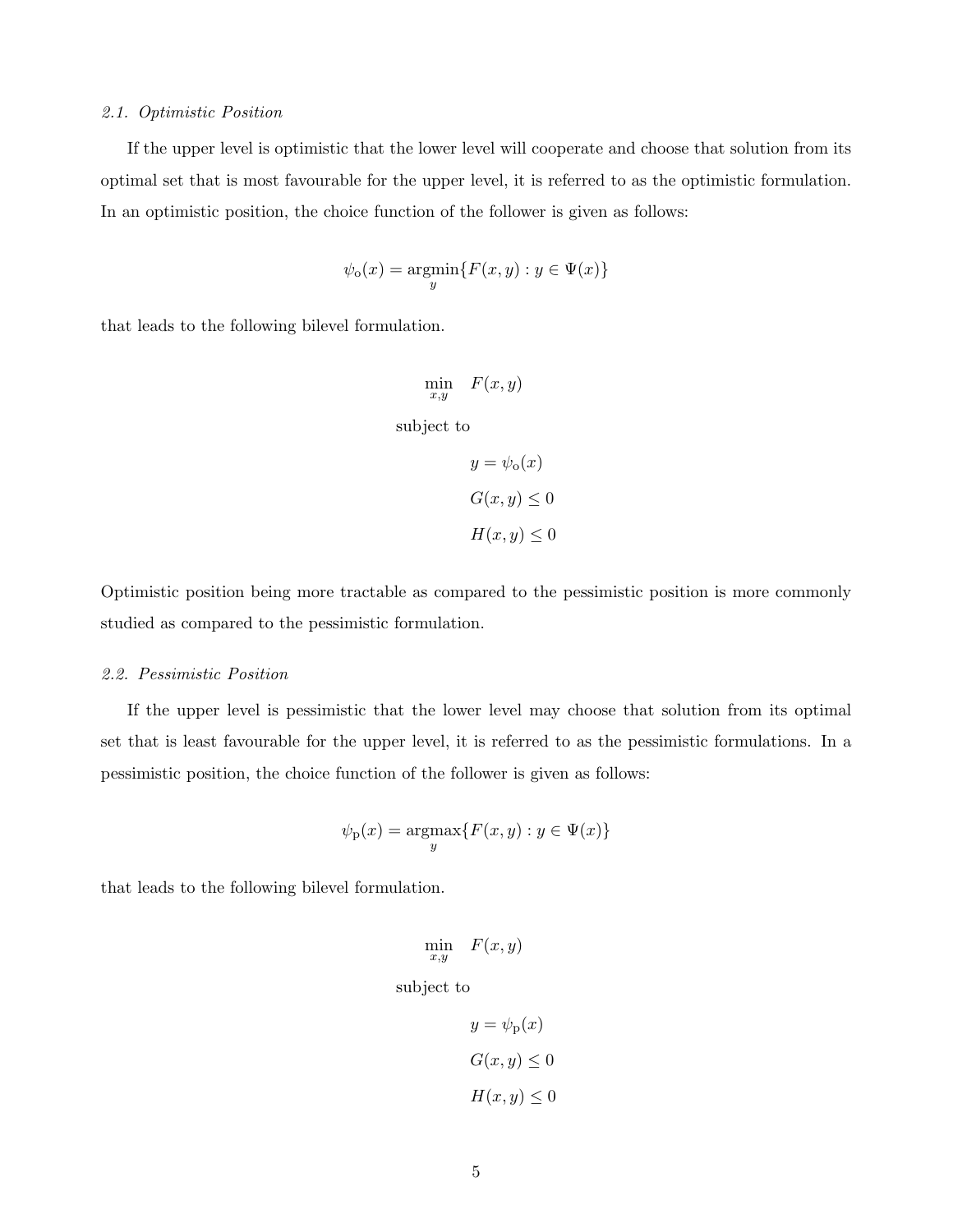Unless, specifically mentioned in the context of bilevel programs, an optimistic position is commonly assumed. There are intermediate formulations possible as well based on the choice function of the lower level decision maker in case of multiple optimal solutions. If the lower level optimization problem is known to have only single optimal solution for all possible upper level decision vectors, these alternative formulations do not arise.

#### 2.3. Single-level Reformulations

In this section, we discuss various single level formulations of a bilevel program. In all these discussions, we assume an optimistic position for the upper level decision maker.

#### 2.3.1. Using set-valued mapping

Using  $\Psi(x)$  that defines the solution set of the lower level decision maker for every upper level decision vector, the bilevel optimization problem can be expressed as a constrained optimization problem as follows:

$$
\lim_{x,y} \quad F(x,y)
$$

subject to

$$
y \in \Psi(x)
$$
  
\n
$$
G_k(x, y) \le 0, \quad k = 1, \dots, K
$$
  
\n
$$
H_l(x, y) = 0, \quad l = 1, \dots, L
$$

where  $\Psi$  is a parameterized range-constraint for the lower-level decision vector y. The  $\Psi$  mapping is unknown a priori and some algorithms rely on estimation of this mapping to solve the bilevel optimization problem.

#### 2.3.2. Using Lower Level Karush-Kuhn-Tucker Conditions

When the lower level optimization problem adheres to certain regularity conditions and is a convex optimization problem, it can be replaced by its Karush-Kuhn-Tucker (KKT) conditions in the bilevel program. The KKT conditions help in reducing the bilevel optimization problem to a single-level constrained optimization problem. The problem in (1-5) can be written in the following form, when the convexity and regularity conditions for the lower level problem are met:

$$
\min_{x,y,\lambda,\mu} F(x,y) \tag{6}
$$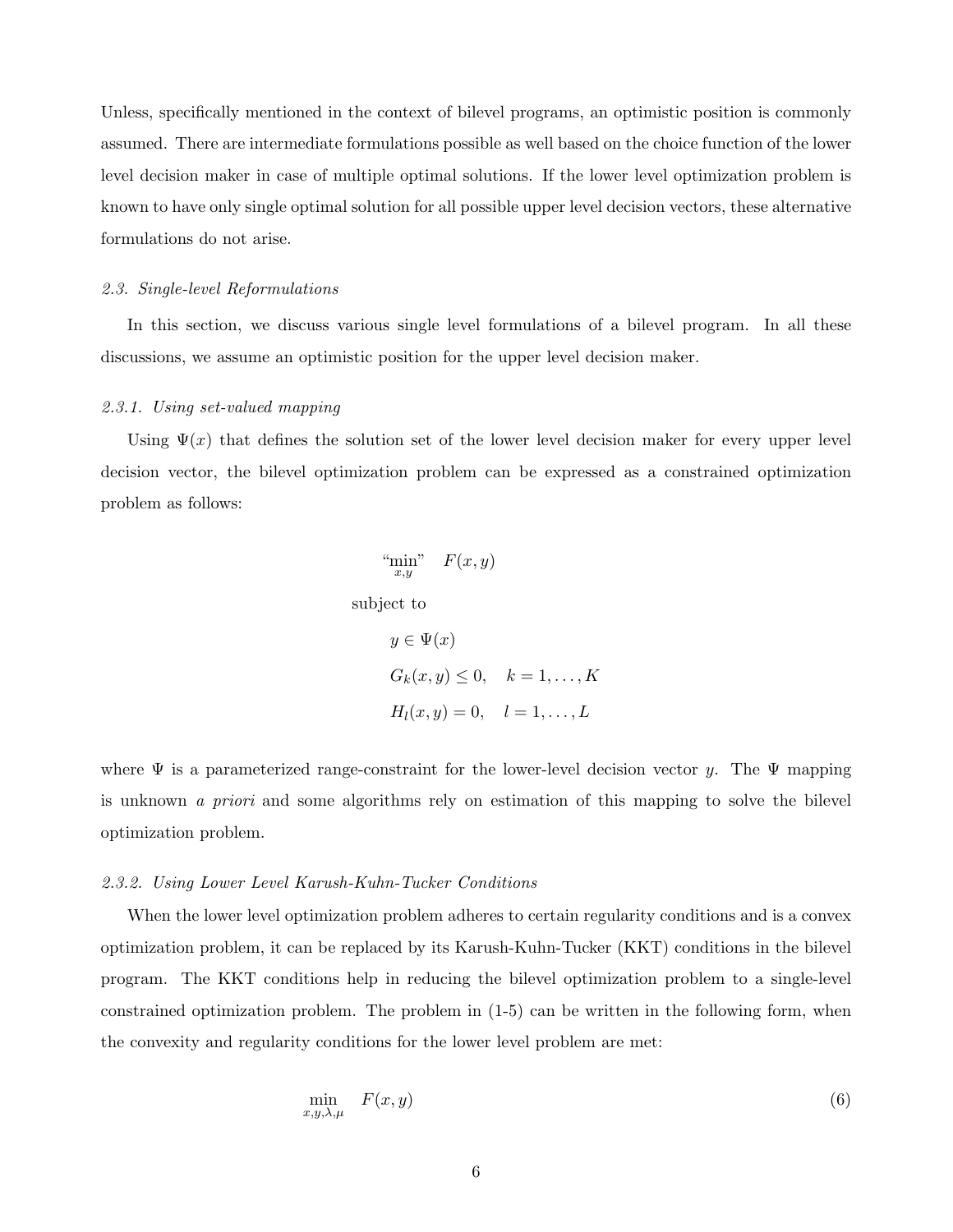subject to  $(7)$ 

$$
\nabla_y L(x, y, \lambda, \mu) = 0 \tag{8}
$$

$$
g_i(x, y) \le 0, i = 1, \dots, I \tag{9}
$$

$$
h_j(x, y) = 0, j = 1, \dots, J
$$
\n(10)

$$
G_k(x, y) \le 0, k = 1, \dots, K \tag{11}
$$

$$
H_l(x, y) = 0, l = 1, \dots, L
$$
\n(12)

$$
\lambda_i g_j(x, y) = 0, i = 1, \dots, I \tag{13}
$$

$$
\lambda_i \ge 0, i = 1, \dots, I \tag{14}
$$

where

$$
L(x, y, \lambda) = f(x, y) + \sum_{i=1}^{I} \lambda_i g_i(x, y) + \sum_{j=1}^{J} \mu_j h_j(x, y)
$$
\n(15)

The KKT conditions appear as Lagrangian and complementarity constraints. Therefore, the above formulation, may not necessarily be simple to handle. The Lagrangian constraints often lead to nonconvexities and the complementarity conditions are inherently combinatorial. The combination of the two may render the single-level optimization problem into a highly non-linear mixed integer program. It is common to linearize the complementary slackness conditions (13) with the help of combinatorial variables  $(u_i)$  and a large number  $(M)$  as follows:

$$
\lambda_i \leq Mu_i
$$
  
\n
$$
i = 1, ..., I
$$
  
\n
$$
g_i(x, y) \geq -M(1 - u_i)
$$
  
\n
$$
i = 1, ..., I
$$
  
\n
$$
i = 1, ..., I
$$

The above two constraint sets replace (13), as along with (9) and (14) they ensure at least one of the two product terms  $(\lambda_i \text{ or } g_i(x, y))$  to be zero. The complementarity conditions can also be handled as Special Ordered Sets (SOS) (Beale and Tomlin, 1970) in the modern solvers.

#### 2.3.3. Using Lower Level Optimal Value Function

The lower level optimal value function ( $\varphi$  mapping) is commonly used to write an alternate formulation for the general bilevel optimization problem. The optimal value function  $\varphi : \mathbb{R}^n \to \mathbb{R}$  is given as follows:

$$
\varphi(x) = \min_{y \in Y} \{ f(x, y) : y \in \Omega(x) \}
$$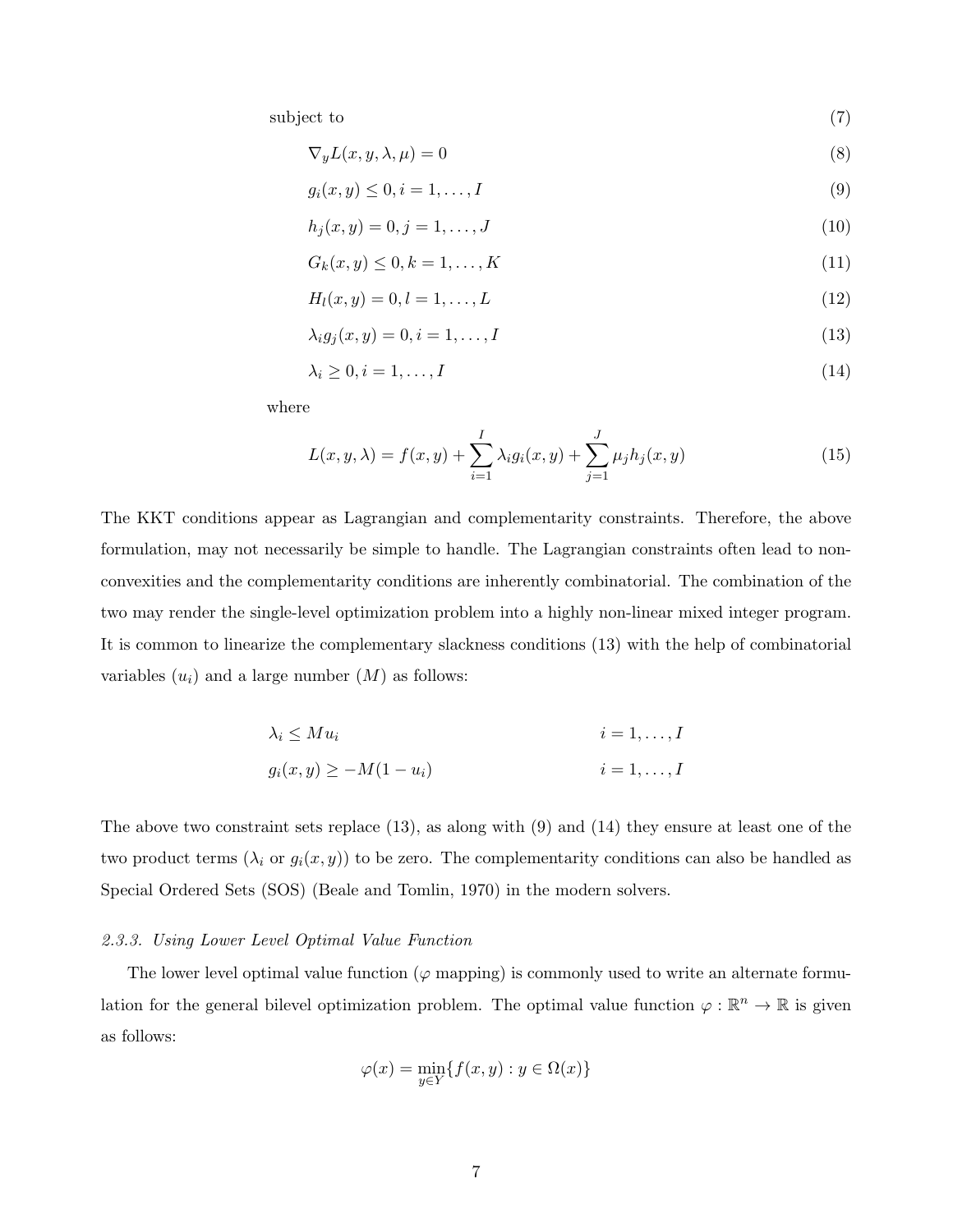This mapping provides the optimal lower level function value for any given upper level decision vector. Using the  $\varphi$ -mapping, the bilevel problem can be written as follows (Ye and Zhu, 2010):

$$
\min_{x,y} \quad F(x,y)
$$

subject to

 $f(x, y) \leq \varphi(x)$  $g_i(x, y) \leq 0, \quad i = 1, \dots, I$  $h_i(x, y) = 0, \quad j = 1, \dots, J$  $G_k(x, y) \leq 0, \quad k = 1, \dots, K$  $H_l(x, y) = 0, \quad l = 1, \ldots, L$ 

Since the value function is almost never known a priori, most of the algorithms that rely on using this mapping estimate it during the iterations of the algorithm. The estimation of this mapping, which is actually a function, is often easier than the  $\Psi(x)$  mapping that for any given x returns a set of vectors.

#### 2.3.4. Using Duality-based Approach

For a convex lower level program that satisfies strong duality (i.e., Slater's constraint qualification), the bilevel program can be reformulated into a single level program using the duality of the lower level optimization problem. In this section, we demonstrate this approach on a general linear bilevel program, but the ideas can be extended to other classes of bilevel problems that satisfy convexity and strong duality conditions. Consider a general bilevel linear program with continuous variables:

$$
\min_{x,y} \ c_x^\top x + c_y^\top y \tag{16}
$$

subject to  $(17)$ 

$$
A_x x + A_y y \ge a \tag{18}
$$

$$
y \in \operatorname*{argmin}_{y} \left\{ d^{\top} y : B_x x + B_y y \ge b \right\}
$$
 (19)

with  $c_x \in \mathbb{R}^n, c_y, d \in \mathbb{R}^m, A_x \in \mathbb{R}^{K \times n}, A_y \in \mathbb{R}^{K \times m}$ , and  $a \in \mathbb{R}^K, B_x \in \mathbb{R}^{I \times n}, B_y \in \mathbb{R}^{I \times m}$ , and  $b \in \mathbb{R}^I$ . We have omitted the linear term corresponding to the upper level variable in the lower level objective function without any loss of generality. First, let us write the KKT-based single level reduction of the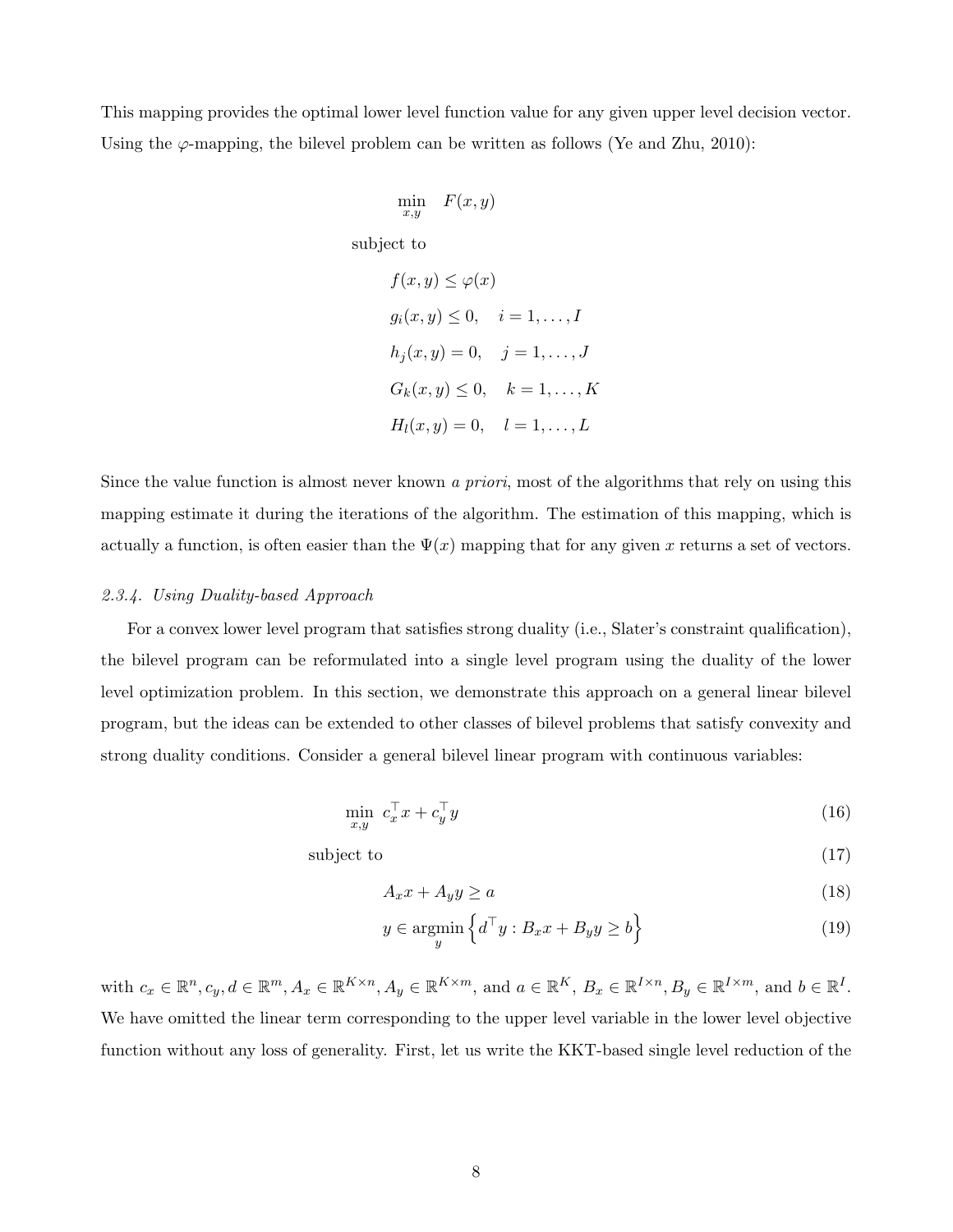above problem.

$$
\min_{x,y,\lambda} c_x^\top x + c_y^\top y \tag{20}
$$

$$
s.t. \ A_x x + A_y y \ge a \tag{21}
$$

$$
B_x x + B_y y \ge b \tag{22}
$$

$$
B_y^\top \lambda = d \tag{23}
$$

$$
\lambda_i (B_x + B_y y - b)_i = 0 \quad \forall \ i = 1, ..., I \tag{24}
$$

$$
\lambda \ge 0 \tag{25}
$$

The bilinear non-linearity in the complementary slackness conditions can be handled as discussed in Section 2.3.2. Next, let us write the single-level reformulation of the linear bilevel program in (16-19) using the duality-based approach. The dual of the lower level linear program is given as follows:

$$
\max_{\lambda} (b - B_x x)^{\top} \lambda \quad \text{s.t.} \quad B_y^{\top} \lambda = d, \lambda \ge 0
$$

Using the principle of weak duality, the following is valid for every feasible primal-dual pair  $(y, \lambda)$ .

$$
d^{\top}y \ge (b - B_x x)^{\top} \lambda
$$

Using strong duality, any feasible pair that satisfies the following condition is an optimal solution to the linear program.

$$
d^{\top}y \le (b - B_x x)^{\top} \lambda
$$

Using the above, the linear bilevel program in (16-19), can be reformulated as a single level problem as follows:

$$
\min_{x,y,\lambda} c_x^\top x + c_y^\top y \tag{26}
$$

$$
\text{s.t. } A_x x + A_y y \ge a, B_x x + B_y y \ge b \tag{27}
$$

$$
B_y^\top \lambda = d, \lambda \ge 0 \tag{28}
$$

$$
d^{\top} y \le (b - B_x x)^{\top} \lambda \tag{29}
$$

The difference between (20-25) and (26-29) is that the set of complementary conditions in (24) has been replaced with the strong duality constraint (29). The constraint set (29) in the duality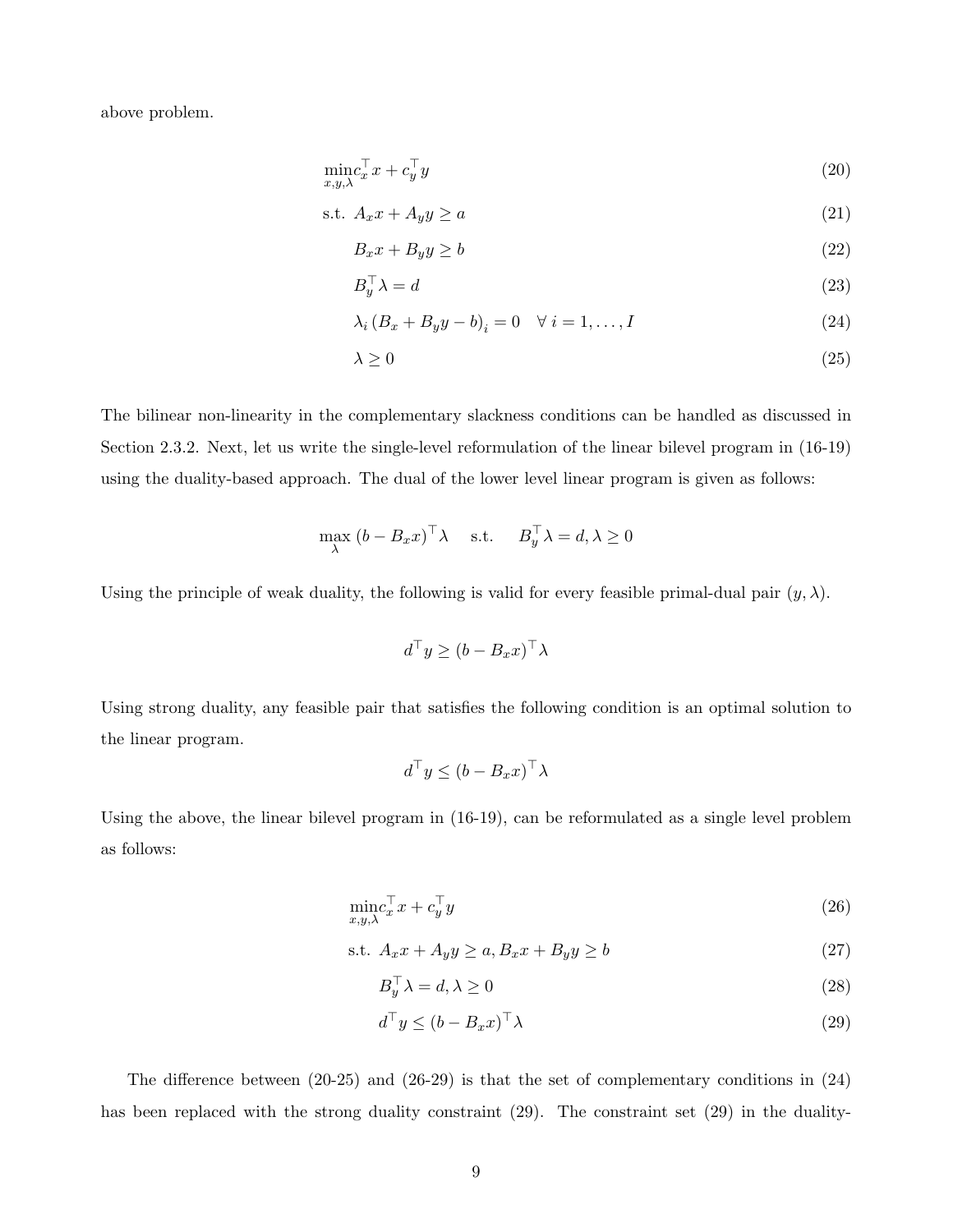based single level reformulation is a product of variables x and  $\lambda$ , and is therefore bilinear in nature. Such bilinear constraints are not easy to linearize, if both x and  $\lambda$  are continuous, when compared to the complementary slackness conditions. One often resorts to McCormick envelopes to handle such bilinear constraints.

Linear bilevel programs where upper level variables are mixed integers can also be handled using the duality based approach in a manner similar to what we have discussed above. In fact, when  $x$ is combinatorial, linearization of the bilinear constraint can be achieved easily. The duality-based method is often a preferred approach for a number of classes of bilevel problems, for instance, the minimax optimization problems.

#### 3. Product Line Selection

New products are commonly introduced in several configurations so as to appeal to different market segments (McBride and Zufryden, 1988). For example, a refrigerator may be introduced in various capacities (95 liters, 420 liters, 570 liters, etc.), number of doors (single or double) and colors (white, grey, red, etc.). Capacity, number of doors, and color are three of the several attributes based on which a refrigerator can be differentiated for the different market segments. Thus, each configuration of refrigerator can be viewed as a bundle of attributes (e.g, capacity) fixed at some levels (e.g., 570 liters). Using just these three attributes, and just two possible levels for each, gives rise to 8 possible configurations. Developing each of these configurations entails some fixed cost. Moreover, developing too many variants can cannibalize each other's sales with the result that some of them may fail to recoup through sales the investments in their development. Firms, therefore, face the problem of selecting a subset from the set of alternative product configurations. This problem is commonly referred to as the product line selection (PLS) problem.

Let us understand the problem using an illustrative example. Assume that a firm can introduce a product in 10 different configurations (bundles of attributes), the development costs for which are given in Table 1. The table also provides profit per unit sale of each of these configurations. The firm has to decide a subset of these configurations to develop so as to maximize its profit from their sales. The sales of each configuration will depend on the customers' preferences among the set of all the configurations available to them. For this, firms need to predict which one among a set of available configurations will a given customer buy. Conjoint analysis makes this possible by estimating the potential customers' "value system", i.e., part-worth utility corresponding to every level of each of the attributes of a product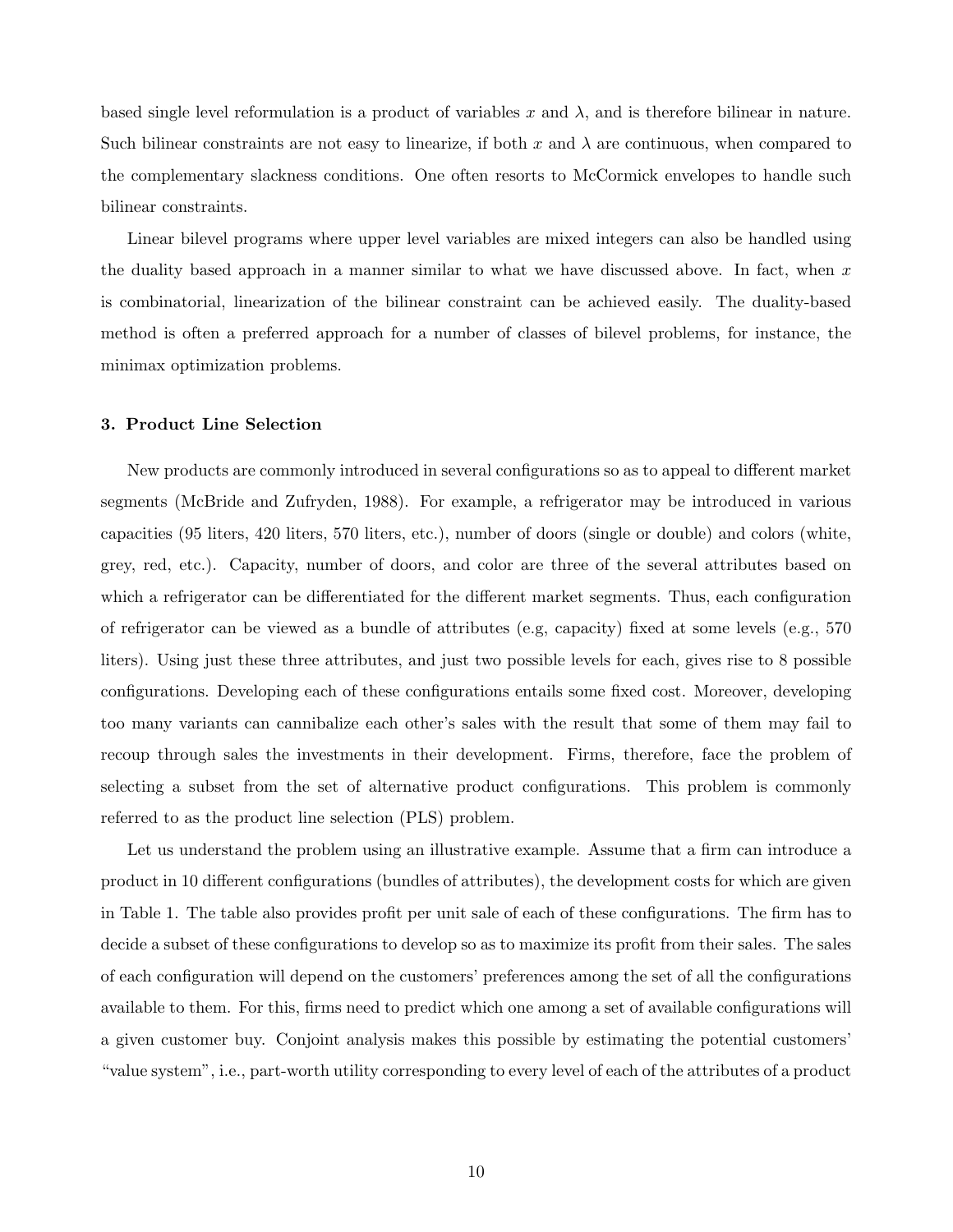(Green and Krieger, 1985; Dolan, 2001).<sup>1</sup> Further, different customer segments can be identified by performing clustering analysis on the customers' value systems. Suppose the conjoint analysis and the subsequent cluster analysis produce the utility matrix as shown in Table 1 for the 5 customer segments identified. Given this utility matrix, the firm can predict which product configuration will be purchased by a given customer segment. There are two alternate rules to translate the utility matrix into the customers' choice predictions: (i) first (deterministic) choice rule; (ii) probabilistic choice rule (Dolan, 2001). In the first choice rule, a customer is assumed to always buy the product configuration that gives her the highest utility among all the configurations available, provided its utility is no less than her reservation utility<sup>2</sup>. For example, if all the 10 product configurations in Table 1 are developed by the firm, then given the utility matrix in Table 1, customer segment 1 will choose product 8, while customer segment 2 will choose product 3. If we assume the customers' buying decisions are governed by the first choice rule, and the size of each customer segment is as given in the last row of Table 1, then which of these 10 product configurations should the firm develop to maximize its total profit?<sup>3</sup> This is the question the firm's problem of PLS tries to answer. PLS can also be studied using the probabilistic choice rule wherein the probability of buying a particular configuration is proportional to its utility. In the rest of the chapter, the discussion is restricted to the first choice rule.

| Firms' parameters |                                        |             | Customer segments $&$ their utilities |                |       |       |       |
|-------------------|----------------------------------------|-------------|---------------------------------------|----------------|-------|-------|-------|
| Configurations    | Fixed Cost                             | Unit Profit | 1                                     | $\overline{2}$ | 3     | 4     | 5     |
|                   | 15,000                                 | 50          | 6                                     | 9              | 8     | 4     | 10    |
|                   | 12,000                                 | 60          | 4                                     | 3              | 9     | 5     |       |
|                   | 9,000                                  | 40          | -2                                    | 10             |       |       |       |
|                   | 7,000                                  | 55          |                                       | 5              |       | 8     |       |
| 5                 | 6,000                                  | 35          | -4                                    | 9              |       | 2     | 5     |
|                   | 5,000                                  | 45          | 6                                     | 9              | 9     | 6     | 10    |
|                   | 6,000                                  | 55          |                                       | 9              | 3     |       |       |
| 8                 | 10,000                                 | 60          | 9                                     | $\overline{2}$ |       |       | 3     |
| 9                 | 8,000                                  | 55          | 8                                     | 8              | 10    | $-1$  |       |
| 10                | 9,500                                  | 45          | 6                                     | 5              | 10    | 6     | 10    |
|                   | Customer segment sizes                 |             | 6,000                                 | 8,500          | 9,500 | 7,000 | 9,000 |
|                   | Customer segment reservation utilities |             |                                       |                |       |       |       |

Table 1: Product line selection parameters

Clearly, PLS is a Stackelberg game between the firm (leader), who decides the subset of the given

<sup>1</sup>Conjoint analysis asks the potential customers to make judgements about a small subset of the firm's envisaged product configurations, based on which it recovers the customers' value systems using some mathematical analysis. These value systems are, in turn, used to estimate the customers' utility for any product configuration that can be composed from the basic attribute levels used to represent their value systems (Green and Krieger, 1985; Dolan, 2001).

<sup>&</sup>lt;sup>2</sup>A customer's reservation utility may represent her utility from some other competing product/brand that she will buy in the absence of any product configuration offered by this firm.

<sup>&</sup>lt;sup>3</sup>Here, we assume that each customer will buy only one unit of the product configuration in the planning horizon for which the firm is developing its PLS. This is not an unrealistic assumption for consumer durable goods like refrigerators.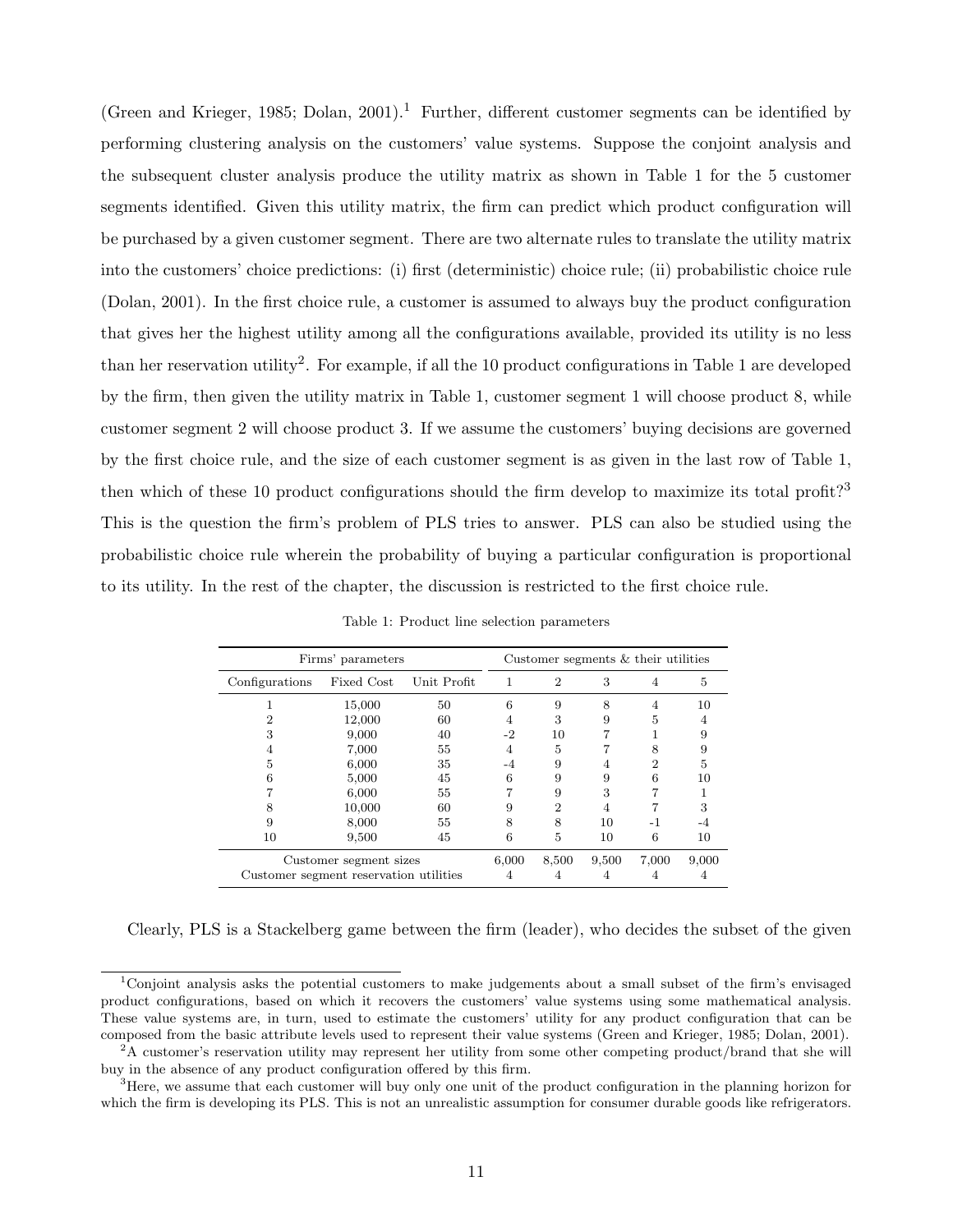product configurations to develop to maximize its profit, and the customers (followers), who decide which among the developed configurations to purchase to maximize their utility. As such, PLS can be mathematically stated as a bilevel optimization problem. To state it formally, the following notation is first introduced.

Indices and Parameters:

|                  | : Set of product configurations                                       |
|------------------|-----------------------------------------------------------------------|
|                  | $p, q$ : Indices for product configurations; $p, q \in P$             |
| $S_{-}$          | : Set of customer segments                                            |
| $\boldsymbol{s}$ | : Index for customer segment; $s \in S$                               |
| $f_p$            | $\therefore$ Fixed cost of developing product configuration p         |
|                  | $\pi_p$ : Unit profit from product configuration p                    |
|                  | $k_s$ : Size of market segment s                                      |
|                  | $u_{sp}$ : Utility of customer segment s from product configuration p |
|                  |                                                                       |

 $u_{s0}$  : Threshold utility of customer segment s

#### Decision Variables:

 $x_p$  : 1 if product configuration p is developed, 0 otherwise

 $y_{sp}$  : 1 if customer segment s buys product configuration p, 0 otherwise

Using the above notation, the bilevel optimization model of PLS can be stated as follows:

$$
\max_{x} \sum_{s \in S} k_s \sum_{p \in P} \pi_p y_{sp} - \sum_{p \in P} f_p y_p \tag{30}
$$

$$
s.t. x_p \in \{0, 1\} \qquad \qquad \forall p \in P \tag{31}
$$

$$
\max_{y} \sum_{s \in S} \sum_{p \in P} u_{sp} y_{sp} \tag{32}
$$

$$
s.t. \ y_{sp} \le x_p \qquad \qquad \forall s \in S, p \in P \tag{33}
$$

$$
\sum_{p} y_{sp} \le 1 \tag{34}
$$

$$
y_{sp} \le 0 \qquad \qquad \forall s \in S, p \in P : u_{sp} < u_{s0} \tag{35}
$$

$$
y_{sp} \in \{0, 1\} \qquad \qquad \forall s \in S, p \in P \tag{36}
$$

where  $(30)$  represents the firm's (leader's) objective of profit maximization, which clearly depends on the customers' buying decision (given by the  $y_{sp}$  variables), besides its own product development decision (given by the  $x_p$  variables). (32)-(36) is the inner optimization problem, which represents the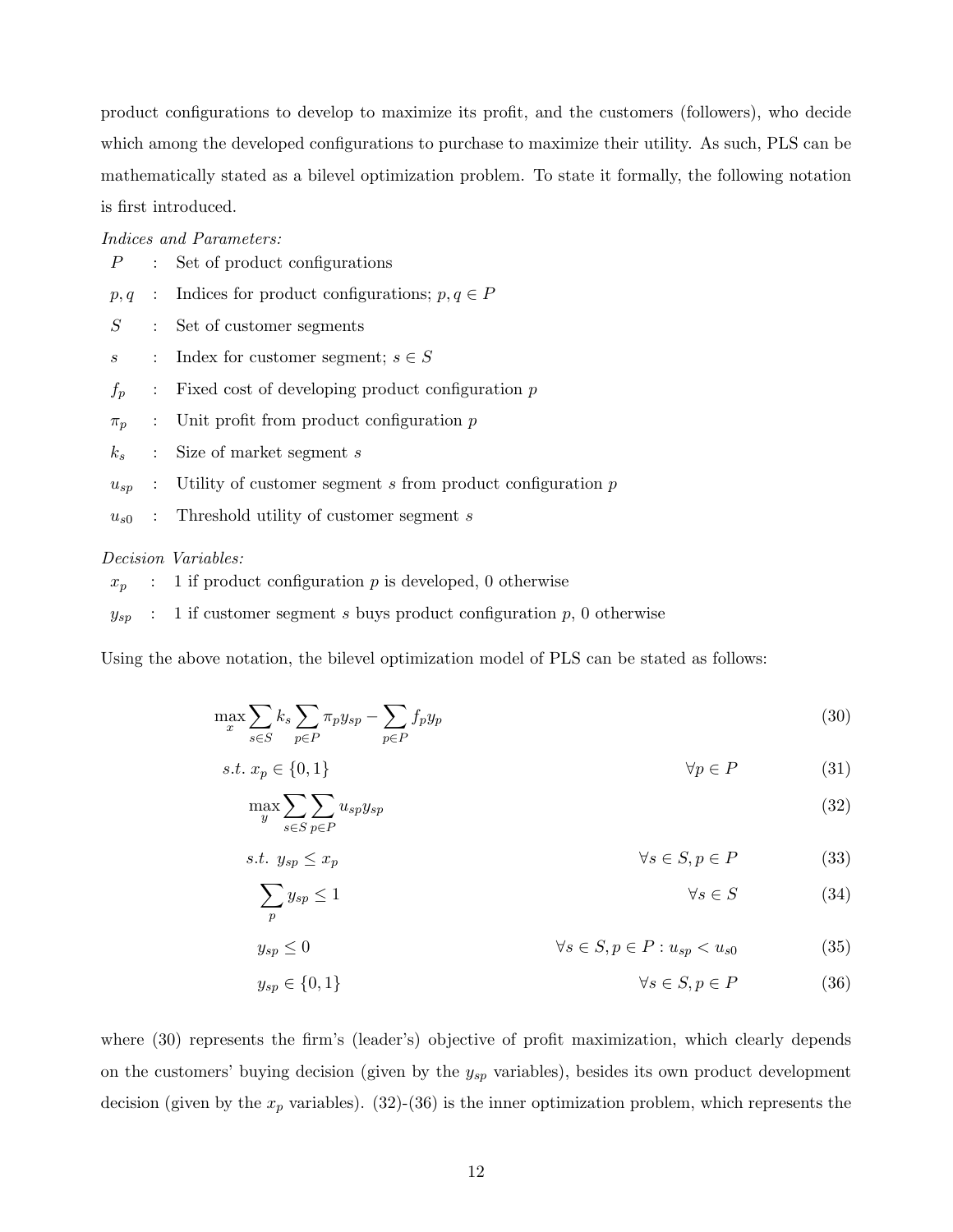combined utility maximization problem for all the customer segments. (32) represents the customers' utility maximization objective. (33) ensures that customers can buy only the product configurations that are developed by the firm, while (34) ensures that each customer segment buys at most one configuration. (35) ensures that a customer does not buy a product configuration if the utility derived from it is less than her reservation utility. In other words, she considers only those configurations that give her a utility at least as large as her reservation utility. Note that (35) should ideally be an equality constraint, but may also be written as an inequality constraint.

The customers' problem exhibits integrality property<sup>4</sup>, due to which the binary constraints in  $(36)$ can be replaced by its continuous relaxation  $(0 \le y_{sp} \le 1)$ . This transforms the customers' problem into a pure linear program, which allows us to reformulate (30)-(36) into a single level program using the KKT conditions, as described in Section 2.3.2, or using the duality-based approach, as described in Section 2.3.4. In the following, we demonstrate the application of the duality-based approach to reduce (30)-(36) to a single level. For this, first note that the upper bounds on  $y_{sp}$  are redundant in presence of (34). Hence, (36) can be simply replaced by the non-negative constraints of the form  $(y_{sp} \ge 0)$ . Associating the dual variables  $\alpha_{sp}$ ,  $\beta_s$  and  $\gamma_{sp}$  with the constraint sets (33), (34), and (35), respectively, the single level reformulation of  $(30)-(36)$  can be written as:

$$
\max_{x} \sum_{s \in S} k_s \sum_{p \in P} \pi_p y_{sp} - \sum_{p \in P} f_p y_p \tag{37}
$$

$$
s.t. (31), (33) - (35)
$$

$$
y_{sp} \ge 0 \qquad \qquad \forall s \in S, p \in P \tag{38}
$$

$$
\alpha_{sp} + \beta_s + \gamma_{sp} \ge u_{sp} \qquad \qquad \forall s \in S, p \in P : u_{sp} < u_{s0} \tag{39}
$$

$$
\alpha_{sp} + \beta_s \ge u_{sp} \qquad \qquad \forall s \in S, p \in P : u_{sp} \ge u_{s0} \qquad (40)
$$

$$
\alpha_{sp} \ge 0 \qquad \qquad \forall s \in S, p \in P \qquad (41)
$$

$$
\beta_s \ge 0 \qquad \qquad \forall s \in S \qquad (42)
$$

$$
\gamma_{sp} \ge 0 \qquad \qquad \forall s \in S, p \in P \qquad (43)
$$

<sup>&</sup>lt;sup>4</sup>The integrality property can be shown using the following argument. Let us assume that the integrality property does not hold. Specifically, assume that a customer segment s buys a fraction f unit of one product configuration p and a fraction  $1 - f$  of another configuration q, i.e.,  $y_{sp} = f$ ,  $y_{sq} = 1 - f$  (note that constraint (34) requires  $y_{sp} + y_{sq} \le 1$ but the objective function (32) forces this constraint to be binding at optimality). If  $u_{sp} > u_{sq}$ , then the above solution cannot be optimal (since  $1-f$  should be 0 in the optimal solution). If, on the other hand,  $u_{sp} < u_{sq}$ , then the above solution cannot be optimal once again (since now  $f$  should be 0 in the optimal solution). So, the only case in which the optimal solution can be fractional is when  $u_{sp} = u_{sq}$ . But, in such a case,  $f = 1, 1 - f = 0$  and  $f = 0, 1 - f = 1$  are also alternate optimal solutions. Since these two are extreme point solutions, either of them will get selected as an optimal solution by any simplex-based linear program.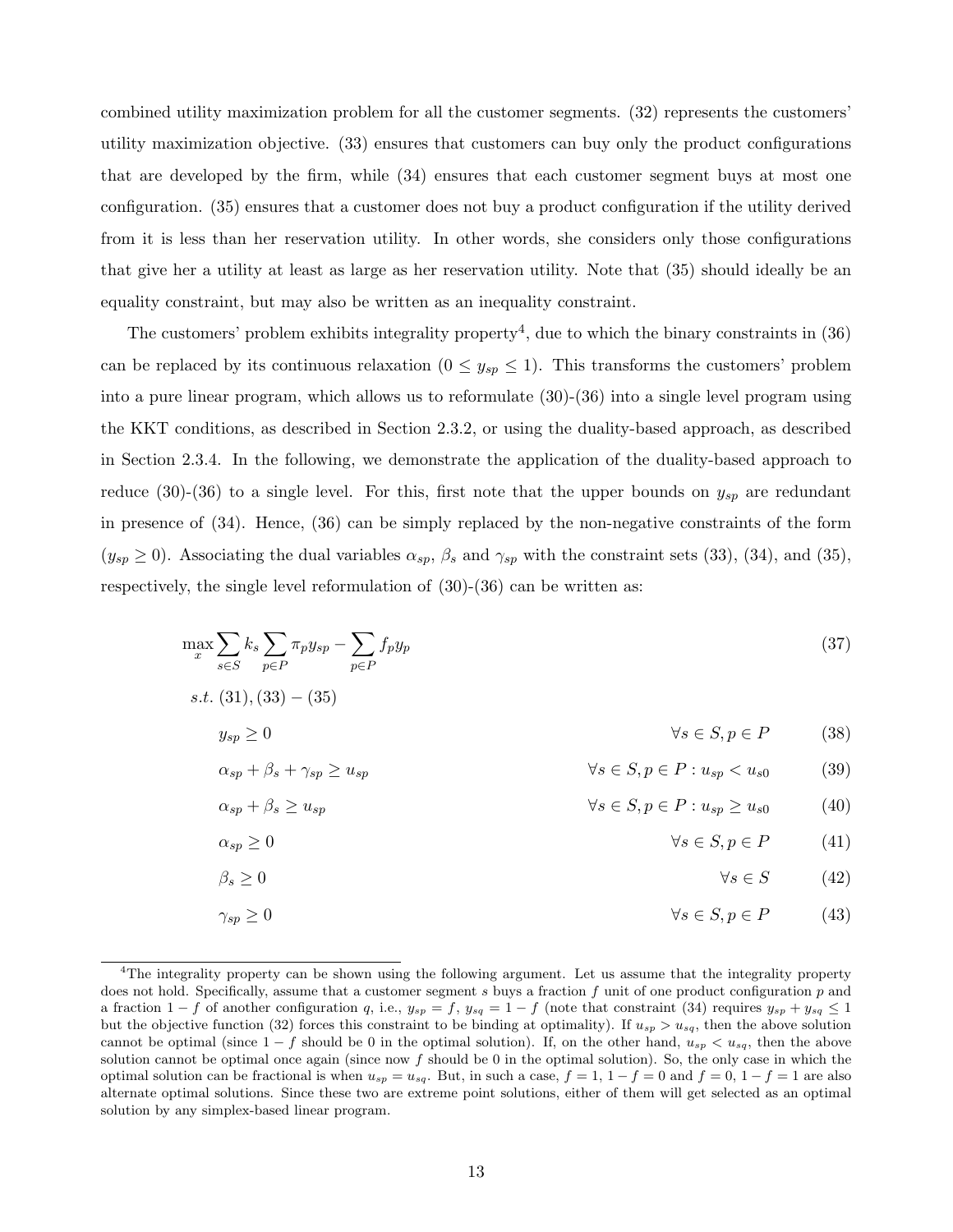$$
\sum_{s \in S} \sum_{p \in P} u_{sp} y_{sp} \le \sum_{s \in S} \sum_{p \in P} \alpha_{sp} x_p + \sum_{s \in S} \beta_s \tag{44}
$$

Here, (33)-(35), (38) are the constraints of the lower level primal problem, whereas (39)-(43) are the constraints of its dual. (44) is the strong duality constraint for the lower level problem, and (37), (31) represent the upper level problem. Note that (44) is nonlinear, due to the bilinear term  $\alpha_{sp}x_p$ , which can be replaced by the following set of linear constraints.

$$
\sum_{s \in S} \sum_{p \in P} u_{sp} y_{sp} \le \sum_{s \in S} \sum_{p \in P} z_{sp} + \sum_{s \in S} \beta_s \tag{45}
$$

$$
z_{sp} \le \alpha_{sp} \qquad \qquad \forall s \in S, p \in P \tag{46}
$$

$$
z_{sp} \le M_{sp} x_p \qquad \qquad \forall p \in P \tag{47}
$$

$$
z_{sp} \ge \alpha_{sp} - M_{sp}(1 - x_p) \qquad \qquad \forall s \in S, p \in P \tag{48}
$$

$$
z_{sp} \ge 0 \qquad \qquad \forall s \in S, p \in P \tag{49}
$$

where  $M_{sp}$  appearing in (47) and (48) are large numbers (BigM).

**Proposition 1.** The following expression<sup>5</sup> provides a valid value of  $M_{sp}$  appearing in (47)-(48):

$$
M_{sp} \ge \begin{cases} u_{sp}, & \text{if } u_{sp} \ge u_{s0} \\ 0, & \text{if } u_{sp} < u_{s0} \end{cases} \tag{50}
$$

When the lower level problem is a linear program, as is the case with PLS, using the dualitybased approach replaces the follower's problem by a set of primal constraints, dual constraints and the strong duality condition. For some problems, it is possible to replace the follower's problem by constraints not necessarily obtained from the duality-based approach or the KKT conditions. For example, Ramamoorthy et al.  $(2017, 2018)$  reduce the bilevel hub interdiction<sup>6</sup> to a single level by replacing the follower's problem by the so-called "closest assignment constraints". This is also possible for PLS, using which it can be stated as follows (McBride and Zufryden, 1988):

$$
(30), (31), (33) - (36)
$$

<sup>&</sup>lt;sup>5</sup>The validity of the expression can be shown as follows. From (46) and (47), it is clear that a valid  $M_{sp}$  should satisfy  $M_{sp} \ge \alpha_{sp}$ . Since  $\alpha_{sp}$  is the dual variable corresponding to (33), the largest value it can take is given by the maximum change in the objective function  $(32)$  when  $x_p$  in the RHS of  $(33)$  changes from 0 to 1. Clearly, the maximum change in (32) when  $x_p$  changes from 0 to 1 is as given by (50).

 $6$ An example of an interdiction problem is discussed in Section 4.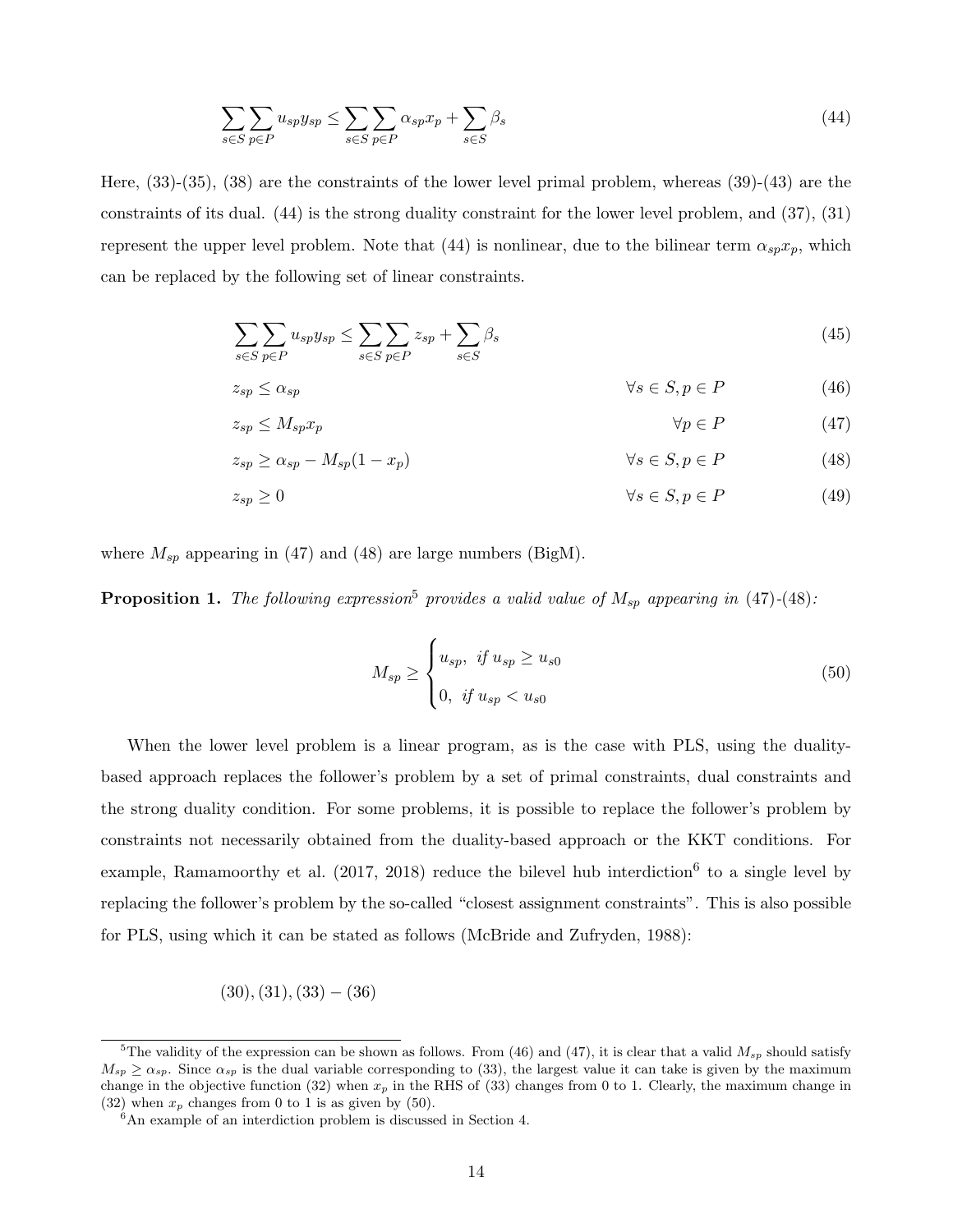$$
u_{sp} \ge u_{sq} x_q - M_{spq} (1 - y_{sp}) \qquad \qquad \forall s \in S, p \in P, q \in P : p \ne q \tag{51}
$$

where  $(51)$  models the customers' first choice rule, and  $M_{spq}$  in used in the constraint is a large number (BigM). The above single level integer program can be solved using any standard off-the-shelf integer program solver. The tightness of its linear program (LP) relaxation, and hence its computational efficiency, depends on the choice of  $M_{spq}$ : the lower the value of  $M_{spq}$ , the better it is.

**Proposition 2.** A valid value of  $M_{spq}$  appearing in (51) is given by the expression<sup>7</sup>:  $M_{spq} \ge |u_{sq}| +$  $|u_{sp}|$ .

Below, we provide alternate ways to model the customers' first choice rule", where one of the following constraint sets that do not require BigM can be used instead of (51).

$$
y_{sp} \ge y_{sq} - (1 - x_p) \qquad \qquad \forall s \in S, p \in P, q \in P : u_{sp} > u_{sq} \qquad (44.1)
$$

$$
\sum_{q:u_{sq} < u_{sp}} y_{sq} \le 1 - x_p \qquad \qquad \forall s \in S, p \in P \tag{44.2}
$$

$$
\sum_{q: u_{sq} \ge u_{sp}} y_{sq} \ge x_p \qquad \qquad \forall s \in S, p \in P \tag{44.3}
$$

$$
\sum_{q} u_{sq} y_{sq} \ge u_{sp} x_p \qquad \qquad \forall s \in S, p \in P \tag{44.4}
$$

 $(44.1)$  and  $(44.2)$  ensure, although in slightly different ways, that if product configuration p is developed by the firm, then any customer segment cannot buy any product configuration that gives it strictly less utility than configuration p.  $(44.3)$  and  $(44.4)$  ensure that if product configuration p is developed by the firm, then any customer segment should only buy a configuration with utility at least as high as it gets from configuration p.

Table 2: Optimal product line selection

|                                                      | Customer segments $&$ their configuration choices |                             |  |  |  |
|------------------------------------------------------|---------------------------------------------------|-----------------------------|--|--|--|
| Configurations developed $1 \quad 2 \quad 3 \quad 4$ |                                                   |                             |  |  |  |
|                                                      |                                                   | $0 \quad 0 \quad 1 \quad 0$ |  |  |  |
|                                                      |                                                   | $0 \quad 1 \quad 0 \quad 0$ |  |  |  |
|                                                      |                                                   | 1001                        |  |  |  |

The optimal solution to the problem is summarized in Table 2 and its AMPL code is provided in the appendix. It is worth noting that in the optimal solution, the customer segment 4 chooses product

<sup>&</sup>lt;sup>7</sup>The validity of the expression can be shown as follows. For  $y_{sp} = 1$ , (51) is always valid irrespective of the value of  $M_{spq}$ . For  $y_{sp} = 0$ , (51) reduces to  $u_{sp} \ge u_{sq}x_q - M_{spq}$ , which is valid for any  $M_{spq} \ge |u_{sp}| + |u_{sp}|$ .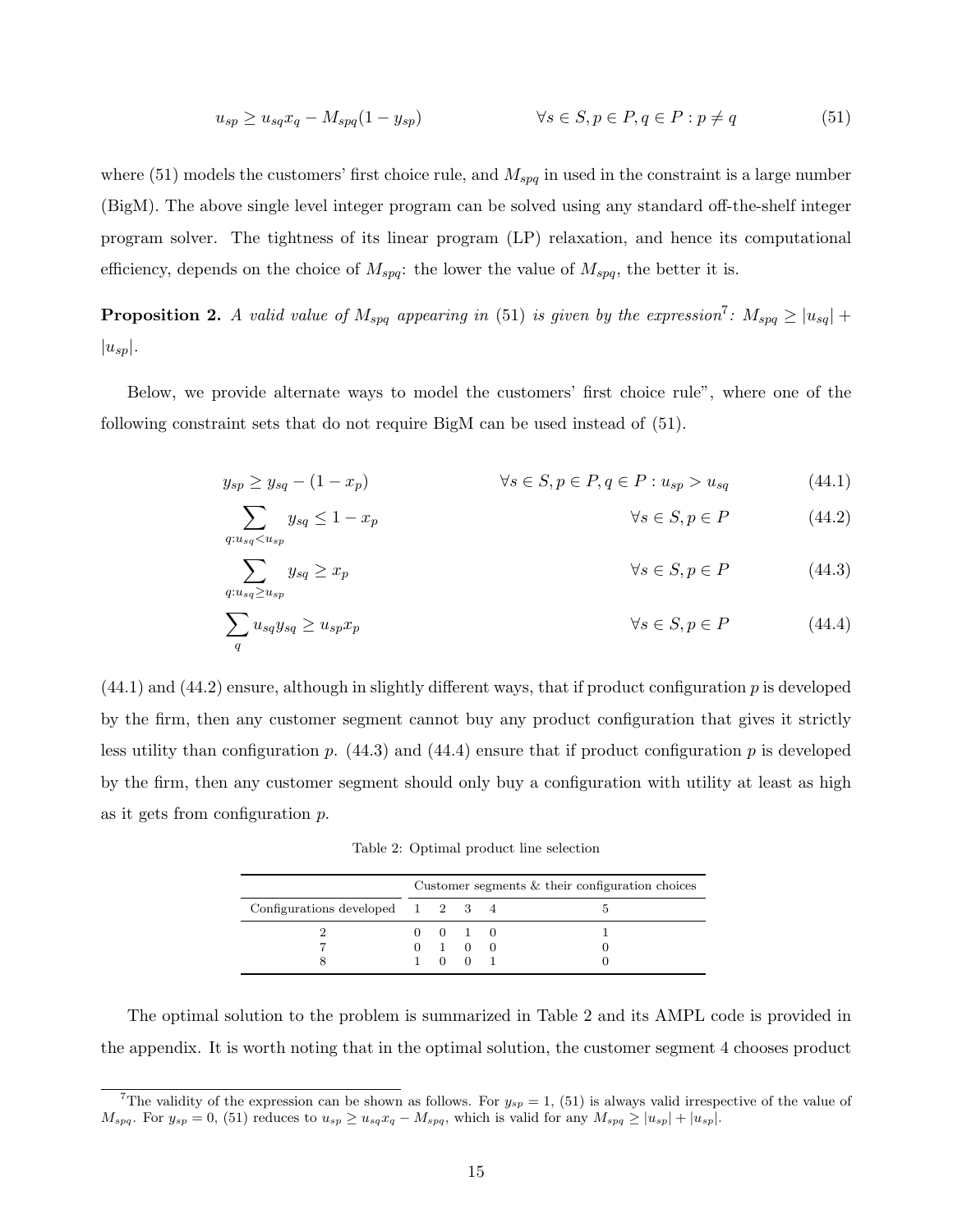configuration 8, and not 7, even though both provide it the same utility (see Table 1). Further, note that product configuration 8 is more profitable to the firm than configuration 7: it gives the firm a profit of 60 per unit, compared to only 55 for configuration 7. Hence, the above optimal solution represents an optimistic solution to the problem, and all the alternate formulations of the problem discussed above are optimistic formulations, as discussed in Section 2. On the other hand, if the firm is pessimistic that the customer segment 4 may select product configuration 7, instead of 8, then the above formulations need to be modified to take into account the firm's pessimistic position.

#### 4. Shortest Path Interdiction

The shortest path interdiction problem entails destroying (interdicting) a subset of arcs, using a given set of resources/budget, in a given network so as to make the shortest path between a sourcedestination pair as long as possible. The problem belongs to the general class of network interdiction problems, which has military applications (see references in Israeli and Wood, 2002). Let us understand the problem using a simple 5-node directed network given in Figure 1, in which node s is the source and node t is the destination. Each arc is labelled with a number, and the triplet against it represents its normal length (or time), the delay on it caused by its interdiction, and the amount of resource required to interdict it, respectively. Assume the interdictor has a limited budget sufficient to interdict a maximum of two arcs. With this budget, the possible subset of arcs that can interdicted and the resulting lengths of the different paths between the origin-destination pair are given in Table 3. Clearly, there are five alternate shortest paths, each with a length of 16, that are the longest possible. The five shortest paths and the corresponding subsets of arcs to interdict are summarized in Table 4.



Figure 1: A 5-node illustrative network

The problem in the above illustrative example was small enough to be solved by complete enumeration. However, for a network of a reasonable size, the number of solutions will be too huge to enumerate, thus requiring a more practical approach to solve the problem. Therefore, we next present a mathematical model of the problem, which turns out to be a bilevel program. Subsequently, we who how to reduce the bilevel program to a single level, which can be solved using an off-the-shelf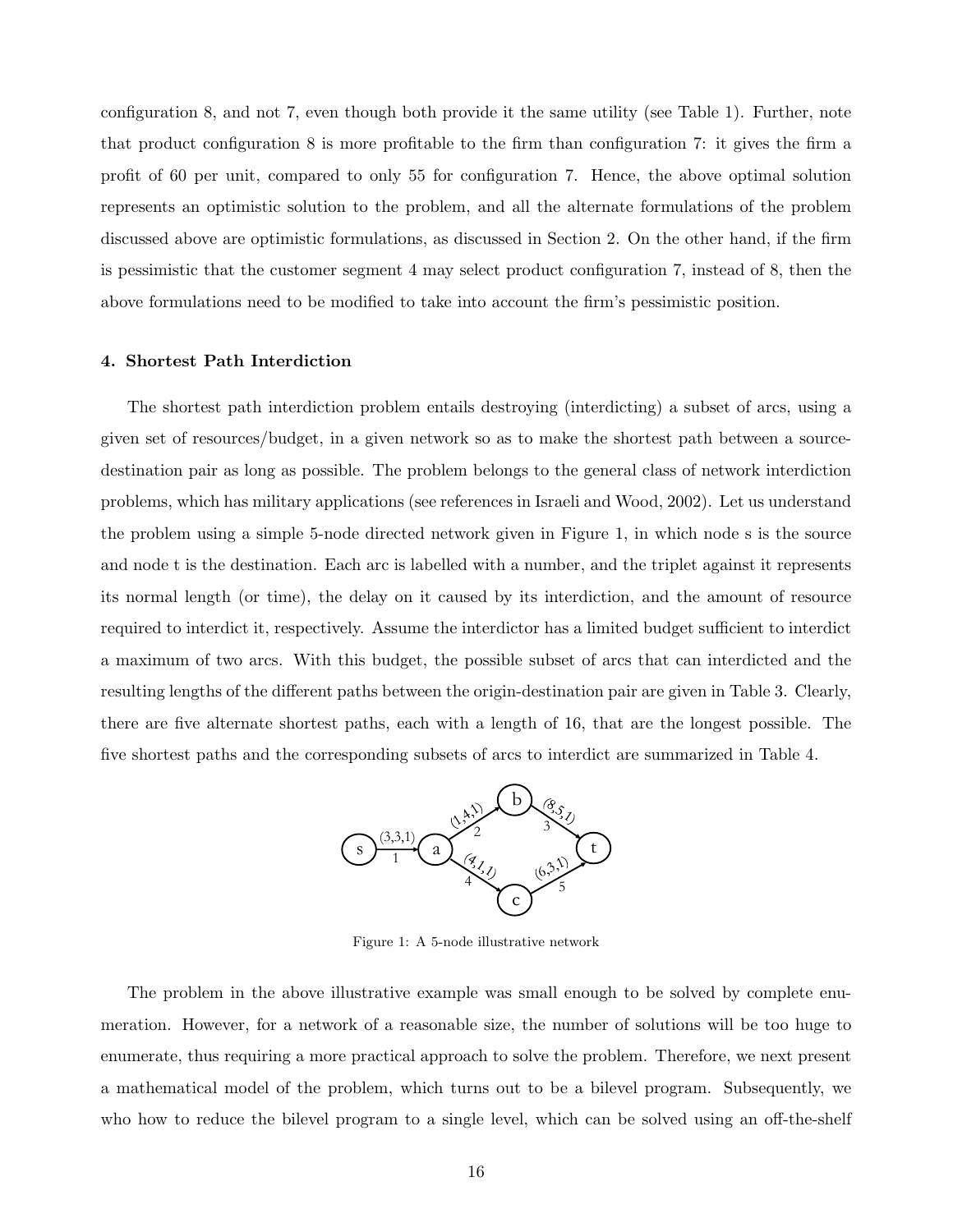| Interdicted | Possible Paths             |                                                      | Shortest Path              |             |  |
|-------------|----------------------------|------------------------------------------------------|----------------------------|-------------|--|
| Arcs        | Path                       | Path Length                                          | Path                       | Path Length |  |
| ${1,2}$     | $1 - 2 - 3$<br>$1 - 4 - 5$ | $(3+3)+(1+4)+(8+0) = 19$<br>$(3+3)+(4+0)+(6+0) = 16$ | $1 - 4 - 5$                | 16          |  |
| ${1,3}$     | $1 - 2 - 3$<br>$1 - 4 - 5$ | $(3+3)+(1+0)+(8+5) = 20$<br>$(3+3)+(4+0)+(6+0) = 16$ | $1 - 4 - 5$                | 16          |  |
| ${1,4}$     | $1 - 2 - 3$<br>$1 - 4 - 5$ | $(3+3)+(1+0)+(8+0) = 15$<br>$(3+3)+(4+1)+(6+0) = 17$ | $1 - 2 - 3$                | 15          |  |
| ${1,5}$     | $1 - 2 - 3$<br>$1 - 4 - 5$ | $(3+3)+(1+0)+(8+0) = 15$<br>$(3+3)+(4+0)+(6+3) = 19$ | $1 - 2 - 3$                | 15          |  |
| ${2,3}$     | $1 - 2 - 3$<br>$1 - 4 - 5$ | $(3+0)+(1+4)+(8+5) = 21$<br>$(3+0)+(4+0)+(6+0) = 13$ | $1 - 4 - 5$                | 13          |  |
| ${2,4}$     | $1 - 2 - 3$<br>$1 - 4 - 5$ | $(3+0)+(1+4)+(8+0) = 16$<br>$(3+0)+(4+1)+(6+0) = 14$ | $1 - 4 - 5$                | 14          |  |
| ${2,5}$     | $1 - 2 - 3$<br>$1 - 4 - 5$ | $(3+0)+(1+4)+(8+0) = 16$<br>$(3+0)+(4+0)+(6+3) = 16$ | $1 - 2 - 3$<br>$1 - 4 - 5$ | 16<br>16    |  |
| ${3,4}$     | $1 - 2 - 3$<br>$1 - 4 - 5$ | $(3+0)+(1+0)+(8+5) = 17$<br>$(3+0)+(4+1)+(6+0) = 14$ | $1 - 4 - 5$                | 14          |  |
| ${3,5}$     | $1 - 2 - 3$<br>$1 - 4 - 5$ | $(3+0)+(1+0)+(8+5) = 17$<br>$(3+0)+(4+0)+(6+3) = 16$ | $1 - 4 - 5$                | 16          |  |
| ${4,5}$     | $1 - 2 - 3$<br>$1 - 4 - 5$ | $(3+0)+(1+0)+(8+0) = 12$<br>$(3+0)+(4+1)+(6+3) = 17$ | $1 - 2 - 3$                | 12          |  |

Table 3: Alternate O-D paths in the 5-node illustrative network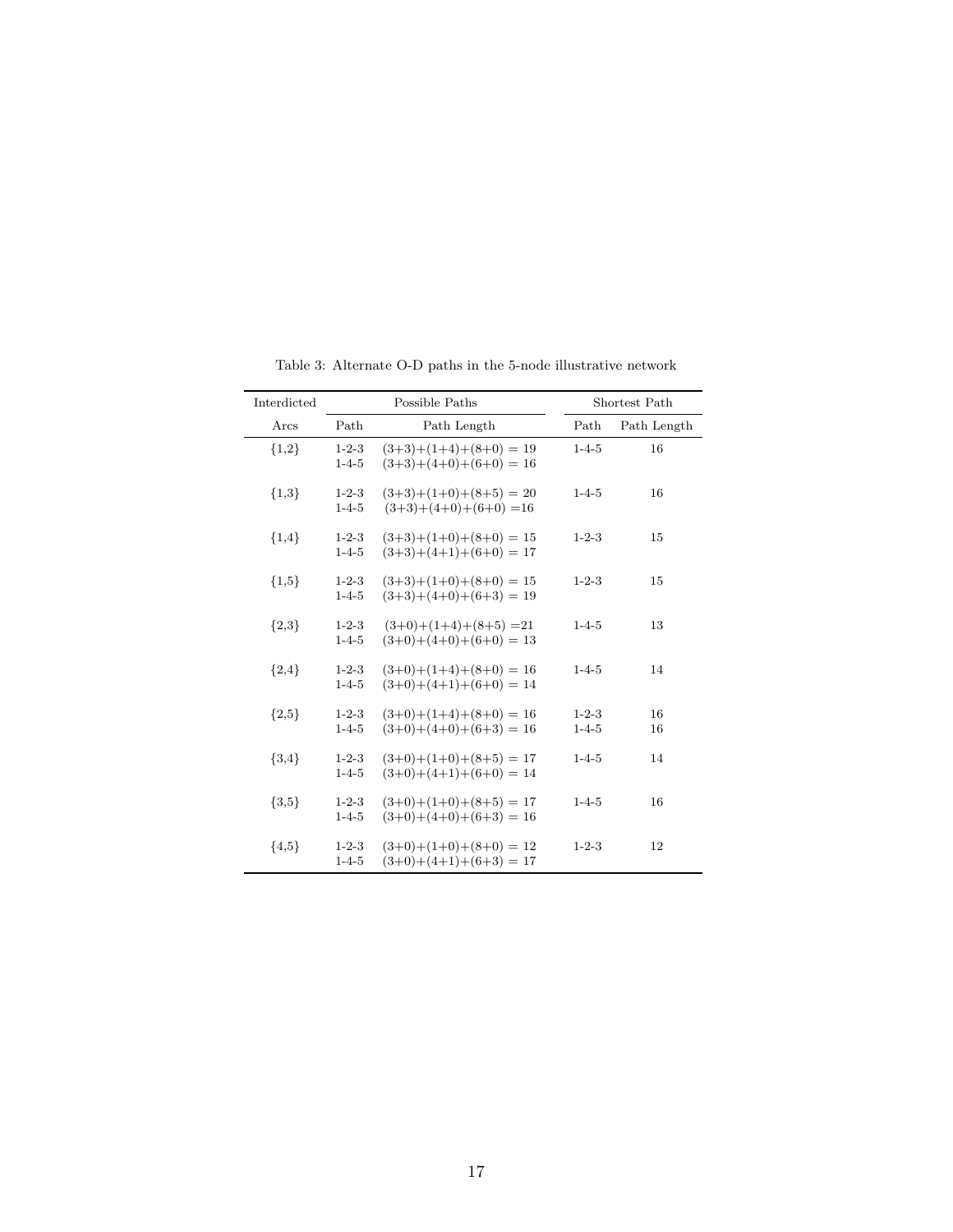Table 4: Alternate optimal solutions of the 5-node illustrative network

| Optimal<br>Solution No. | Arcs Interdicted<br>(Leader's Strategy) | Shortest Path<br>(Follower's Best Response) |
|-------------------------|-----------------------------------------|---------------------------------------------|
|                         | ${1,2}$                                 | $1 - 4 - 5$                                 |
| 2                       | ${1,3}$                                 | $1 - 4 - 5$                                 |
| 3                       | ${2,5}$                                 | $1 - 2 - 3$                                 |
|                         |                                         | $1 - 4 - 5$                                 |
| 4                       | ${3.5}$                                 | $1 - 4 - 5$                                 |

mixed-integer programming solver. For the mathematical model, consider the following notation:

Indices and Parameters:

- $N$  : Set of nodes in the network
- $i, j$  : Indices for nodes;  $i, j \in N$
- $A$  : Set of arcs in the network
- k : Index for arcs;  $k \in A$
- $I(i)$  : Subset of arcs directed into node i
- $O(i)$ : Subset of arcs directed out of node i
- $c_k$  : Normal length of arc k
- $d_k$  : Delay on arc k caused by its interdiction
- $r_k$  : Resource required to interdict arc k
- B : Budget (interdiction resource) available

#### Decision Variables:

- $x_k$  : 1 if arc k is interdicted, 0 otherwise
- $y_k$  : 1 if arc k lies on a shortest path

Using the above notation, the mathematical model for the shortest path interdiction problem can be stated as:

$$
\max_{x} Z \tag{52}
$$

$$
s.t. \sum_{k \in A} r_k x_k \le B \tag{53}
$$

 $x_k \in \{0, 1\}$   $\forall k \in A$  (54)

$$
Z = \min_{y} \sum_{k \in A} (c_k + d_k x_k) y_k \tag{55}
$$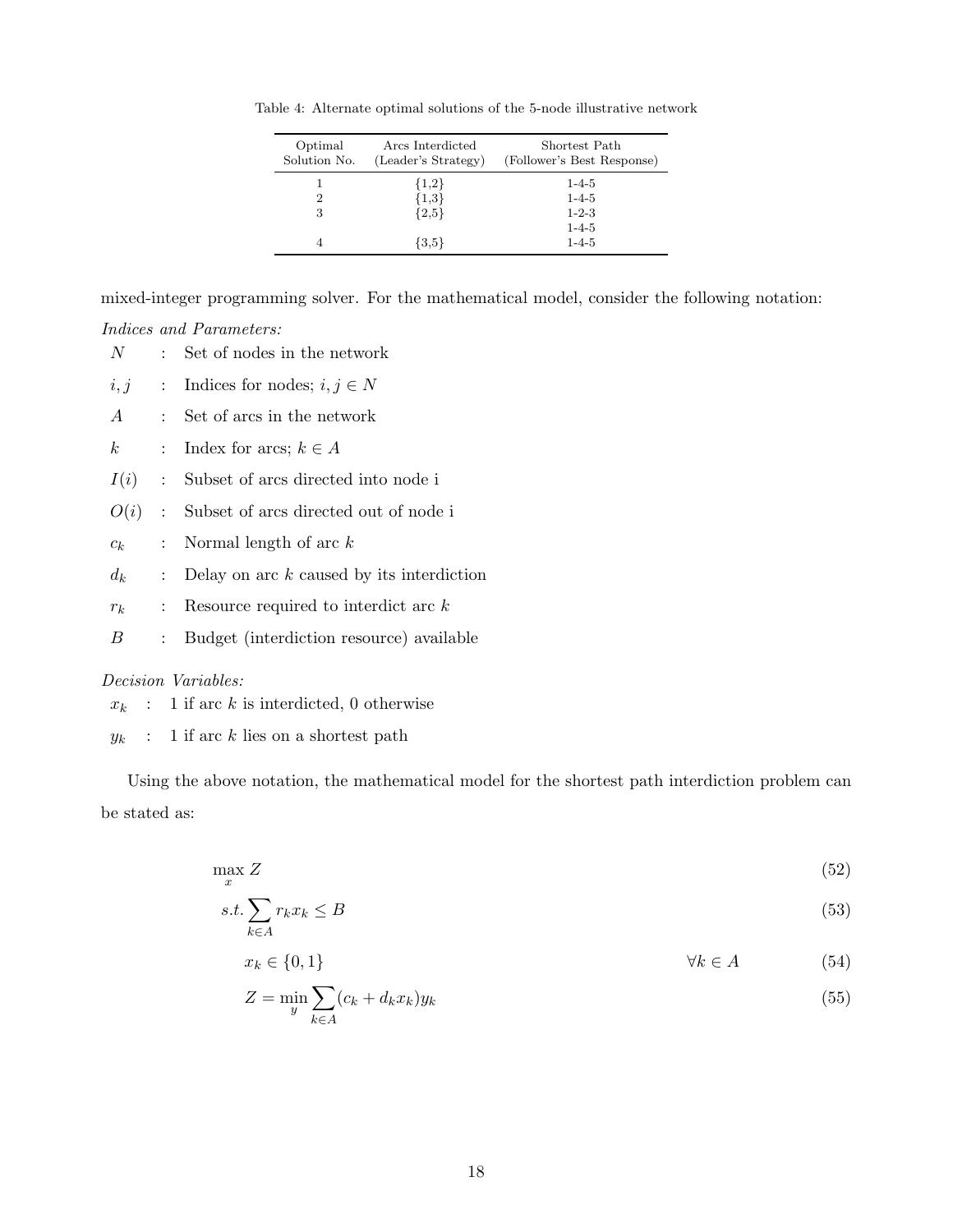$$
s.t. \sum_{k \in O(i)} y_k - \sum_{k \in I(i)} y_k = \begin{cases} 1, & \text{if } i = s \\ -1, & \text{if } i = t \\ 0, & \text{if } i \in N \setminus \{s, t\} \end{cases} \forall i \in N \tag{56}
$$
  

$$
y_k \in \{0, 1\} \qquad \forall k \in A \tag{57}
$$

(52)-(57) is a bilevel integer program. (55)-(57) represents the inner (follower's) optimization problem. The follower's problem (55)-(57) is a shortest path problem, in which the objective function (55) captures the normal length (or time) of arc  $k$ , and the added delay if arc  $k$  is interdicted. Constraint set (56) represents the flow balance constraints typically used in a shortest-path problem. The leader's objective in (52) is to maximize the length of the follower's shortest path, using his limited set of resources given by the budget constraint (53).

Note that the follower's problem (55)-(57), which is a shortest path problem, is known to exhibit integrality property (Bazaraa et al., 2008). This means that the binary constraints in (57) can be replaced by their continuous relaxations  $(0 \le y_k \le 1)$ . This makes the follower's optimization problem a continuous linear program, which can be replaced by its dual using the strong law of duality. Further, the upper bounds on  $y_k$  are redundant due to (56). Hence, (57) can be simply replaced by the nonnegativity constraints of the form  $(y_k \geq 0)$ . Let us illustrate this for the 5 node, 5 arc network in Figure 1. For  $x_k = 0 \forall k \in A$ , the follower's shortest path problem can be written as:

| $Z = \min 3y_1 + y_2 + 8y_3 + 4y_4 + 6y_5$ |  | (Dual Variable) |
|--------------------------------------------|--|-----------------|
|--------------------------------------------|--|-----------------|

$$
s.t. y_1 = 1 \tag{\pi_s}
$$

$$
-y_1 + y_2 + y_4 = 0 \tag{4a}
$$

$$
-y_2 + y_3 = 0 \t\t (\pi_b)
$$

$$
-y_4 + y_5 = 0 \tag{7c}
$$

$$
-y_3 - y_5 = -1 \tag{17}
$$

$$
y_k \ge 0 \qquad \qquad \forall k \in \{1, 2, 3, 4, 5\}
$$

The dual of the above model can be written as:

$$
Z = \max \pi_s - \pi_t
$$
  
s.t.  $\pi_s - \pi_a \leq 3$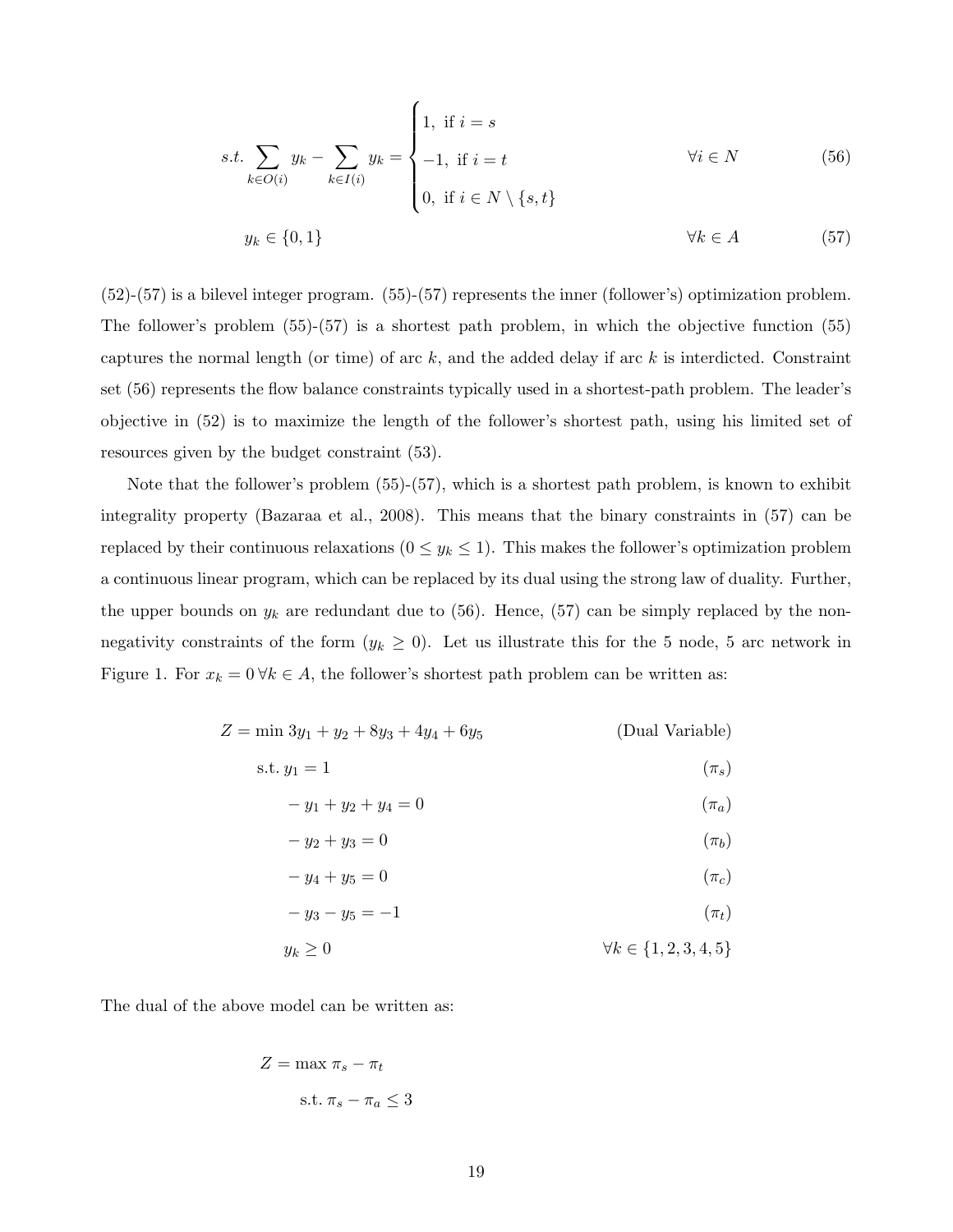$$
\pi_a - \pi_b \le 1
$$
  
\n
$$
\pi_b - \pi_t \le 8
$$
  
\n
$$
\pi_a - \pi_c \le 4
$$
  
\n
$$
\pi_c - \pi_t \le 6
$$
  
\n
$$
\pi_i \text{ free}
$$
  
\n
$$
\forall i \in \{s, a, b, c, t\}
$$

The above dual problem has multiple optimal solutions: for instance, consider  $Z = 5$ , then  $(\pi_s = 0,$  $\pi_t = 5$ ) and  $(\pi_s = 1, \pi_5 = 6)$  represent two possible optimal solutions. In general, if  $\{\pi_t^*\}_{i \in N}$  is an optimal solution, then so is  $\{\pi_t^* + n\}_{i \in N}$ ,  $\forall n > 0$ . Therefore, we can arbitrarily set  $\pi_s = 0$ . In that case, for any node i that lies on the shortest path, the value of  $\pi_i$  in the optimal solution gives the negative of the length of the shortest path from the origin s to node i. If we, however, replace  $\pi_i$  by  $-\pi'_i$  in the above dual, then  $\pi'_i$  in the optimal solution has a much nicer interpretation: it represents the length of the shortest path from the origin  $s$  to node  $i$  if node  $i$  lies on the shortest path. Using the variable  $\pi'_i$ , the dual of the follower's problem (55)-(57) can, in general, be written as:

$$
\max_{\pi'_i} \pi'_t \tag{58}
$$

$$
s.t. \pi'_j - \pi'_i \le c_k + d_k x_k \qquad \forall k = (i, j) \in A
$$
\n
$$
(59)
$$

$$
\pi_s' = 0 \tag{60}
$$

$$
\pi'_i \text{ free} \qquad \qquad \forall i \in N \qquad (61)
$$

Using strong duality, the follower's problem (55)-(57) can be replaced by the above dual problem. This simple trick allows us to reduce the bilevel program (52)-(57) to the following single level mixed-integer program.

$$
\max_{x, \pi'_i} \pi'_t
$$
\n(62)\n  
\n
$$
s.t. (53), (54), (59) - (61)
$$

Solving the above single level reformulation of the shortest path interdiction problem for the 5-node network in Figure 1 results in the following optimal solution:  $x_3 = x_5 = 1$ ,  $y_1 = y_4 = y_5 = 1$ (the values of the y variables are recovered using the primal-dual relationship between the y and  $\pi$ variables). This, in the parlance of game theory, implies that if the leader (interdictor) is a rational person and knows that the follower is also rational, then the interdictor will interdict arcs 3 and 5. The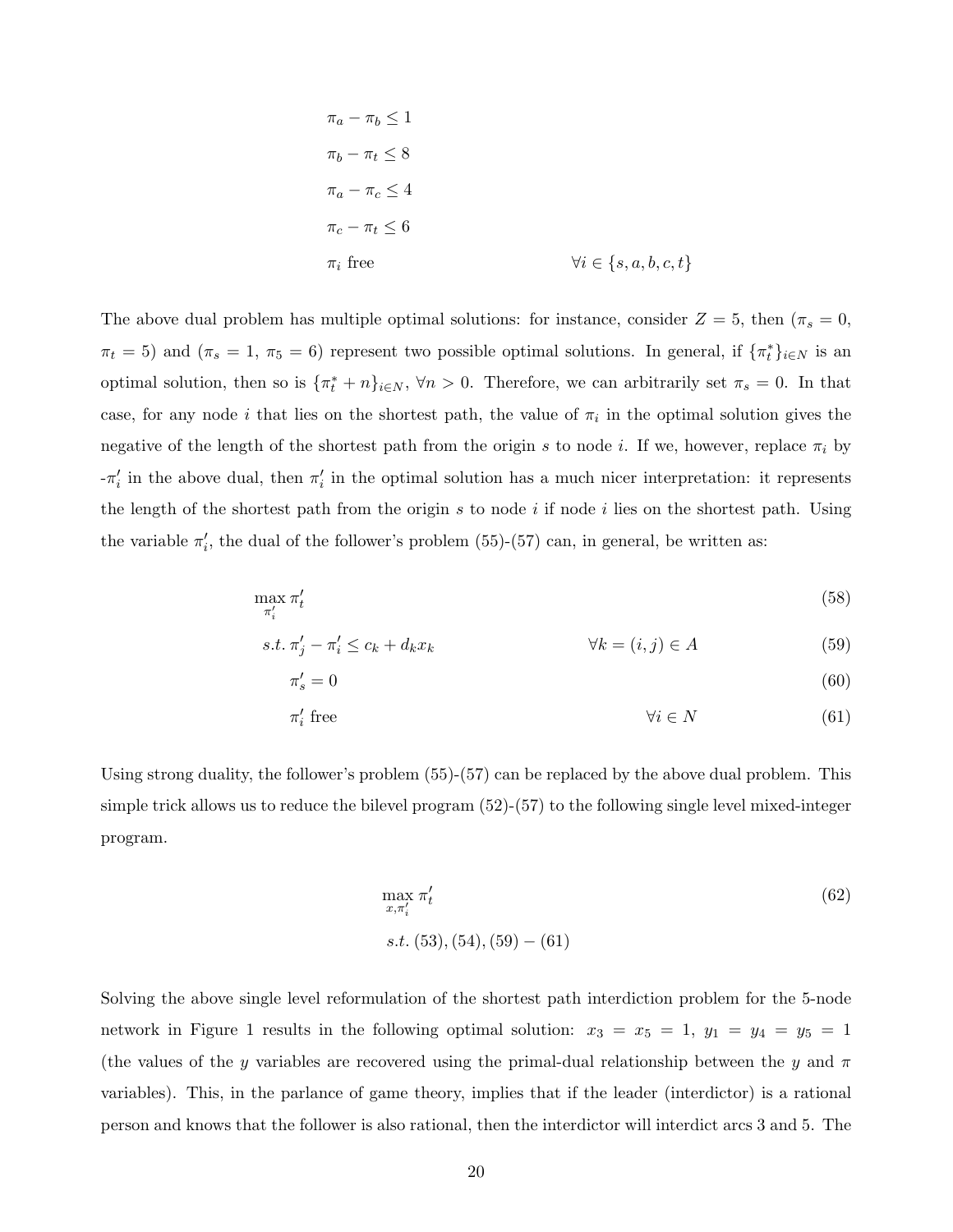follower, if rational, will choose 1-4-5 as the shortest path in the interdicted network. This solution is an equilibrium solution under a hierarchical setting, commonly referred to as the Stackelberg equilibrium.

The resulting single level program for the 5-node illustrative example can be solved by any standard off-the-shelf mixed-integer programming solver. Its AMPL code and the output are provided in the appendix. However, the model becomes difficult to solve for practical-size problems, and the interested readers can refer to Israeli and Wood (2002) for a discussion on some advanced methods (Benders decomposition and Supvervalid inequalities) to solve it more efficiently. Interdiction problems have also been studied in the context of multicommodity network flows (Lim and Smith, 2007), facility locations (Nigudkar et al., 2021), and hub locations (Ramamoorthy et al., 2017, 2018; Bhatt et al., 2021). A natural extension of these interdiction problems arises when one of the agents (leader or follower) has imperfect information related to some aspect of the problem. Such an extension in which the follower has imperfect information about the arc lengths, in the context of shortest interdiction, is studied by Bayrak and Bailey (2008).

#### 5. Conclusions

This chapter provided a discussion on the basics of bilevel optimization and the various ways to reformulate a bilevel optimization problem into a single level optimization problem. It considered two classes of bilevel problems, namely, the product line selection problem and the shortest path interdiction problem, and showed how to solve them exactly. In the context of the product line selection problem, it also showed how the bilevel structure can be by-passed in special cases using constraints similar to the so-called "closest assignment constraints". Using such constraints, it provided some new single level reformulations for the product line selection problem not reported earlier in the literature. For the ease of implementation of the discussed ideas in the context of the larger instances of the product line selection and the shortest path interdiction problems, and also other application problems, it provided the AMPL codes in the appendix.

#### 6. Acknowledgements

The authors acknowledge the support provided by the Research & Publications Cell and Brij Disa Centre for Data Science and Artificial Intelligence, Indian Institute of Management Ahmedabad.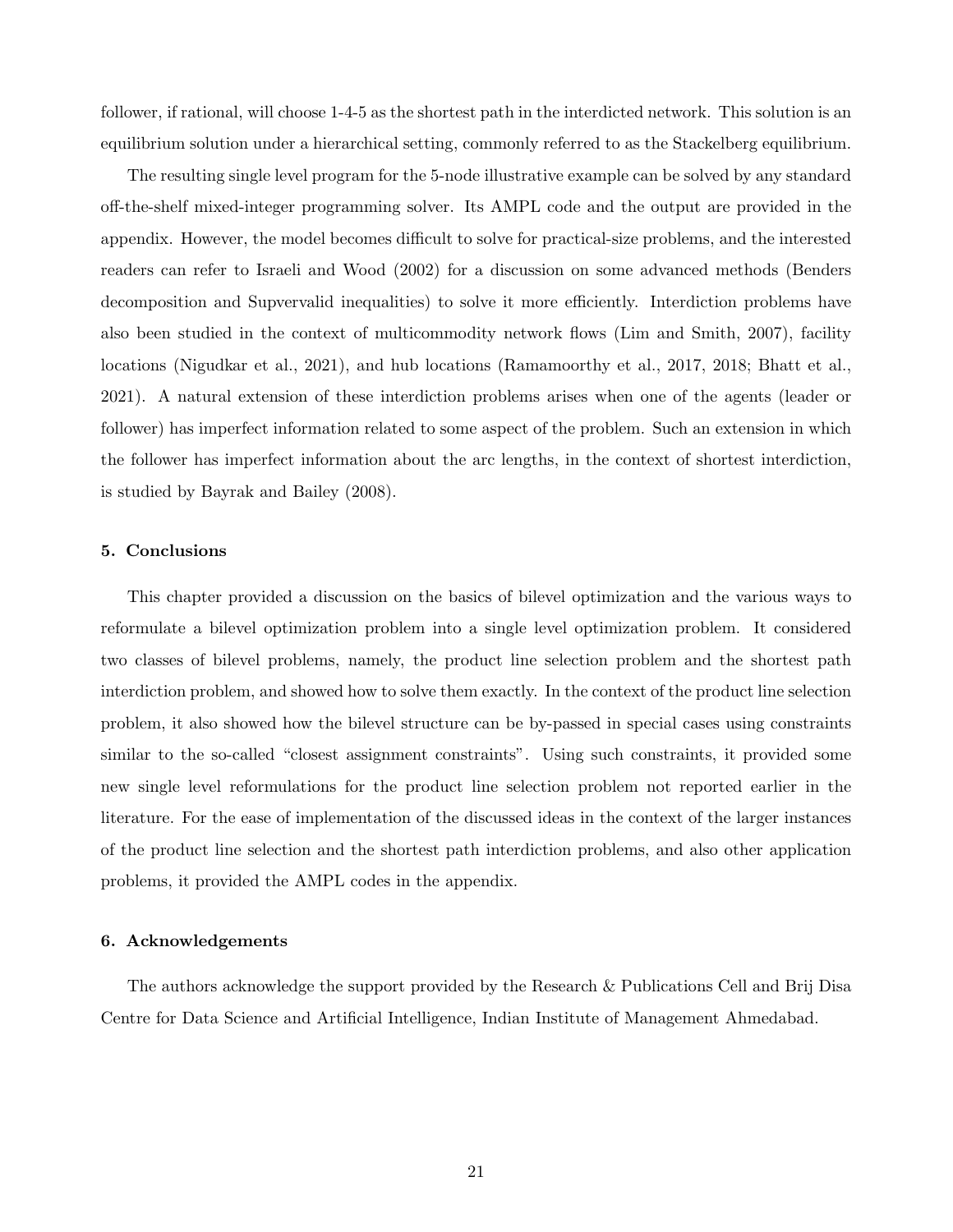#### References

- Aiyoshi, E. and Shimizu, K. (1981), 'Hierarchical decentralized systems and its new solution by a barrier method', IEEE Transactions on Systems, Man, and Cybernetics 6, 444–449.
- Aiyoshi, E. and Shimizu, K. (1984), 'A solution method for the static constrained Stackelberg problem via penalty method', IEEE Transactions on Automatic Control 29, 1111–1114.
- Al-Khayyal, F., Horst, R. and Pardalos, P. (1992), 'Global optimization of concave functions subject to quadratic constraints: an application in nonlinear bilevel programming', Annals of Operations Research 34, 125–147.
- Angelo, J., Krempser, E. and Barbosa, H. (2013), Differential evolution for bilevel programming, in 'Proceedings of the 2013 Congress on Evolutionary Computation (CEC-2013)', IEEE Press.
- Angelo, J. S., Krempser, E. and Barbosa, H. J. C. (2014), Differential evolution assisted by a surrogate model for bilevel programming problems, in 'Evolutionary Computation (CEC), 2014 IEEE Congress on', IEEE, pp. 1784–1791.
- Bard, J. (1998), *Practical Bilevel Optimization: Algorithms and Applications*, The Netherlands: Kluwer.
- Bard, J. and Falk, J. (1982), 'An explicit solution to the multi-level programming problem', Computers and Operations Research 9, 77–100.
- Bard, J. and Moore, J. (1990), 'A branch and bound algorithm for the bilevel programming problem', SIAM Journal on Scientific and Statistical Computing 11, 281–292.
- Bayrak, H. and Bailey, M. D. (2008), 'Shortest path network interdiction with asymmetric information', Networks: An International Journal  $52(3)$ , 133-140.
- Bazaraa, M. S., Jarvis, J. J. and Sherali, H. D. (2008), Linear programming and network flows, John Wiley & Sons.
- Beale, E. M. L. and Tomlin, J. A. (1970), 'Special facilities in a general mathematical programming system for non-convex problems using ordered sets of variables', OR 69(447-454), 99.
- Ben-Ayed, O. (1993), 'Bilevel linear programming', Computers and Operations Research 20, 485–501.
- Bennett, K. P., Kunapuli, G., Hu, J. and Pang, J.-S. (2008), Bilevel optimization and machine learning, in 'Computational Intelligence: Research Frontiers', Springer, pp. 25–47.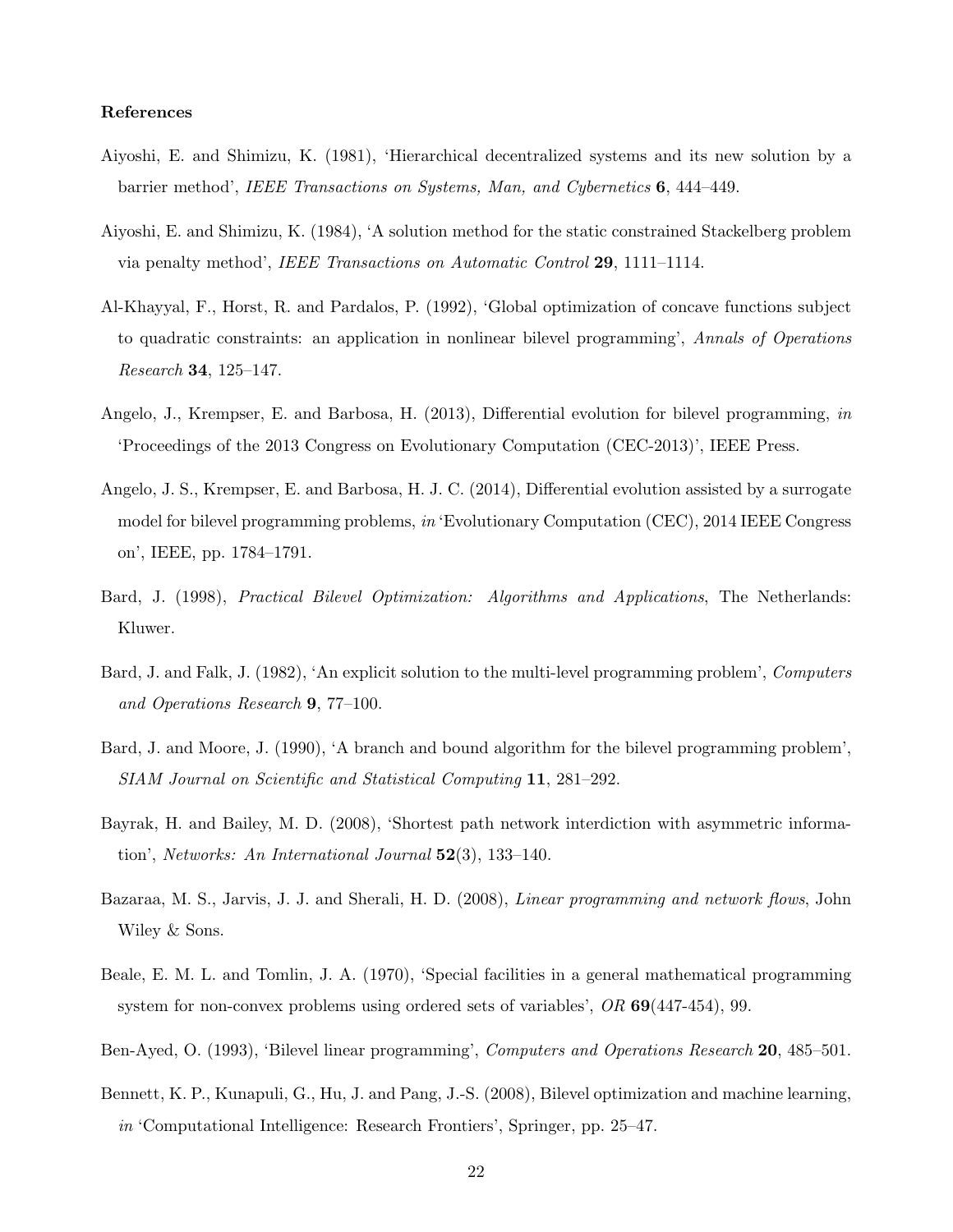- Bhatt, S., Sinha, A. and Jayaswal, S. (2021), 'Hub interdiction problem under congestion: formulations and solution methods', Working Paper .
- Bostian, M., Whittaker, G., Sinha, A. and Barnhart, B. (2015), Incorporating data envelopment analysis solution methods into bilevel multi-objective optimization, in '2015 IEEE Congress on Evolutionary Computation (CEC)', IEEE, pp. 1667–1674.
- Brotcorne, L., Labbe, M., Marcotte, P. and Savard, G. (2001), 'A bilevel model for toll optimization on a multicommodity transportation network', Transportation Science 35(4), 345–358.
- Brown, G., Carlyle, M., Diehl, D., Kline, J. and Wood, K. (2005), 'A Two-Sided Optimization for Theater Ballistic Missile Defense', Operations Research 53(5), 745–763.
- Christiansen, S., Patriksson, M. and Wynter, L. (2001), 'Stochastic bilevel programming in structural optimization', Structural and multidisciplinary optimization  $21(5)$ , 361–371.
- Colson, B., Marcotte, P. and Savard, G. (2005), 'A trust-region method for nonlinear bilevel programming: algorithm and computational experience', Computational Optimization and Applications 30(3), 211–227.
- Dempe, S. (2002), Foundations of Bilevel Programming, Kluwer Academic Publishers, Secaucus, NJ, USA.
- Dolan, R. J. (2001), Analyzing consumer preferences, Harvard Business School Publications.
- Edmunds, T. and Bard, J. (1991), 'Algorithms for nonlinear bilevel mathematical programming', IEEE Transactions on Systems, Man, and Cybernetics 21, 83–89.
- Fortuny-Amat, J. and McCarl, B. (1981), 'A representation and economic interpretation of a two-level programming problem', Journal of the Operational Research Society 32, 783–792.
- Green, P. E. and Krieger, A. M. (1985), 'Models and heuristics for product line selection', Marketing *Science* 4(1), 1–19.
- Hu, X. and Ralph, D. (2007), 'Using EPECs to Model Bilevel Games in Restructured Electricity Markets with Locational Prices', Operations Research 55(5), 809–827.
- Ishizuka, Y. and Aiyoshi, E. (1992), 'Double penalty method for bilevel optimization problems', Annals of Operations Research 34, 73–88.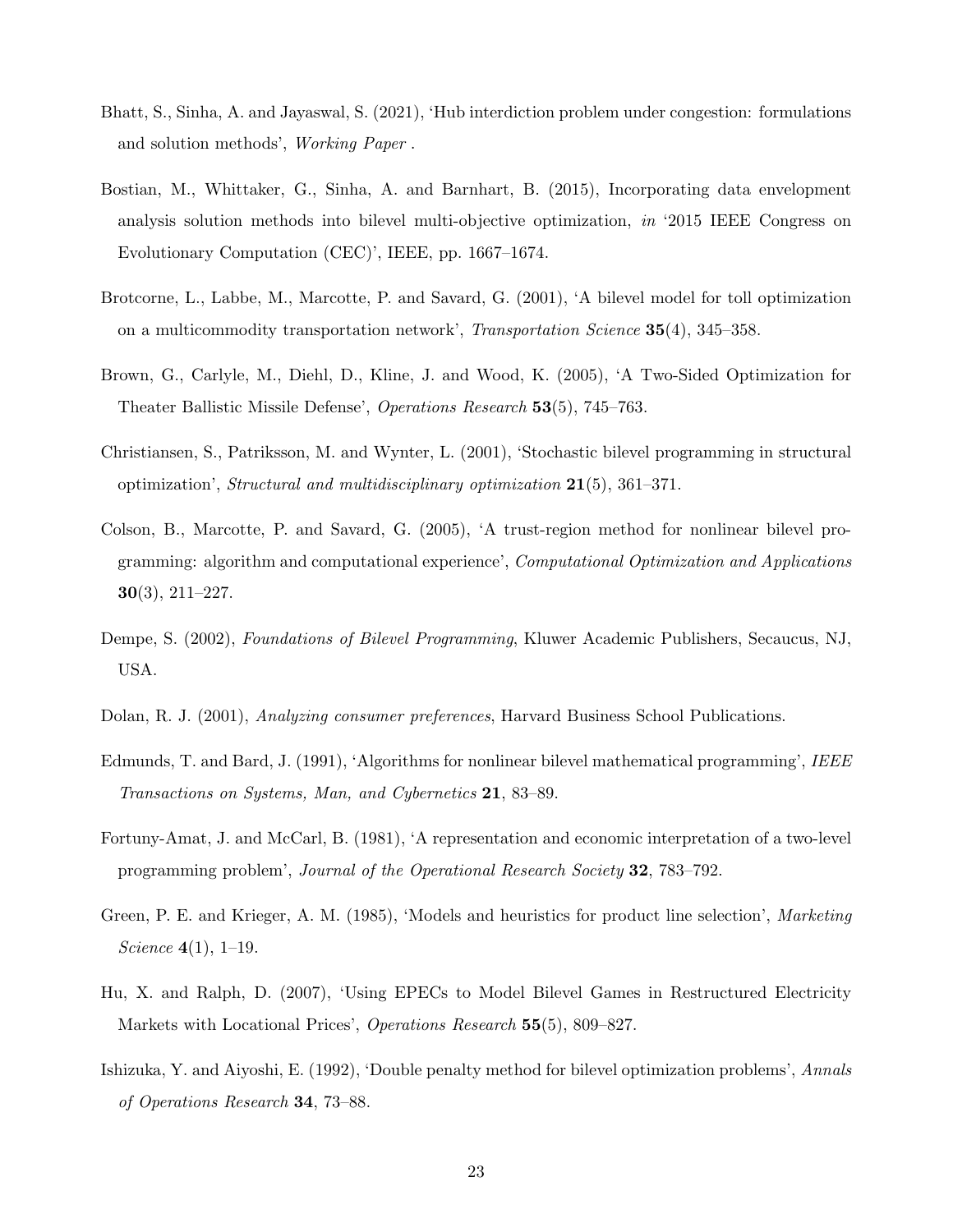- Islam, M. M., Singh, H. K. and Ray, T. (2017), 'A surrogate assisted approach for single-objective bilevel optimization', IEEE Transactions on Evolutionary Computation 21(5), 681–696.
- Israeli, E. and Wood, R. K. (2002), 'Shortest-path network interdiction', Networks: An International Journal 40(2), 97–111.
- Küçükaydin, H., Aras, N. and Altınel, I. K. (2011), 'Competitive facility location problem with attractiveness adjustment of the follower: A bilevel programming model and its solution', European Journal of Operational Research 208(3), 206–220.
- Labbé, M., Marcotte, P. and Savard, G. (1998), 'A Bilevel Model of Taxation and Its Application to Optimal Highway Pricing', Management Science 44(12), 1608–1622.
- Li, X., Tian, P. and Min, X. (2006), A hierarchical particle swarm optimization for solving bilevel programming problems, in L. Rutkowski, R. Tadeusiewicz, L. A. Zadeh and J. M. Zurada, eds, 'Artificial Intelligence and Soft Computing - ICAISC 2006', Vol. 4029 of Lecture Notes in Computer Science, Springer Berlin Heidelberg, pp. 1169–1178.
- Lim, C. and Smith, J. C. (2007), 'Algorithms for discrete and continuous multicommodity flow network interdiction problems', IIE Transactions 39(1), 15–26.
- Liu, G., Han, J. and Wang, S. (1998), 'A trust region algorithm for bilevel programing problems', Chinese science bulletin 43(10), 820–824.
- Marcotte, P., Savard, G. and Zhu, D. L. (2001), 'A trust region algorithm for nonlinear bilevel programming', Operations research letters 29(4), 171–179.
- McBride, R. D. and Zufryden, F. S. (1988), 'An integer programming approach to the optimal product line selection problem', Marketing Science 7(2), 126–140.
- Migdalas, A. (1995), 'Bilevel programming in traffic planning: Models, methods and challenge', Journal of Global Optimization 7(4), 381–405.
- Nigudkar, S., Jayaswal, S., Sinha, A. and Nair, A. (2021), 'Design for failure of food banking networks', Working Paper .
- Ramamoorthy, P., Jayaswal, S., Sinha, A. and Vidyarthi, N. (2017), Hub-and-spoke network design under the risk of interdiction. (No. WP 2017-05-01), Technical report, Indian Institute of Management Ahmedabad.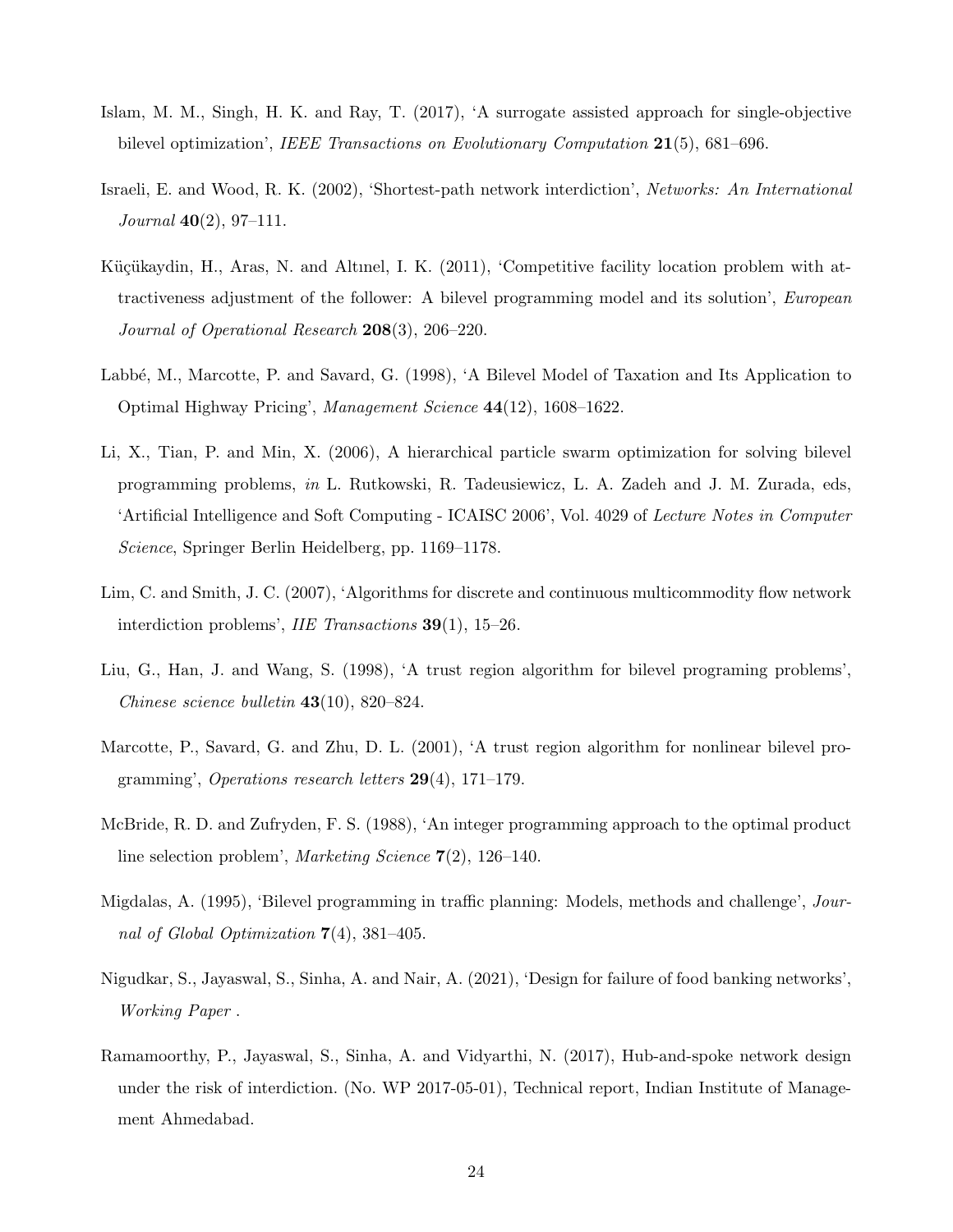- Ramamoorthy, P., Jayaswal, S., Sinha, A. and Vidyarthi, N. (2018), 'Multiple allocation hub interdiction and protection problems: Model formulations and solution approaches', European Journal of Operational Research  $270(1)$ ,  $230-245$ .
- Savard, G. and Gauvin, J. (1994), 'The steepest descent direction for the nonlinear bilevel programming problem', Operations Research Letters 15, 275–282.
- Sinha, A., Khandait, T. and Mohanty, R. (2020), 'A gradient-based bilevel optimization approach for tuning hyperparameters in machine learning', CoRR abs/2007.11022.
- Sinha, A., Lu, Z., Deb, K. and Malo, P. (2020), 'Bilevel optimization based on iterative approximation of multiple mappings', *Journal of Heuristics*  $26(2)$ , 151–185.
- Sinha, A., Malo, P. and Deb, K. (2015), Transportation policy formulation as a multi-objective bilevel optimization problem, in '2015 IEEE Congress on Evolutionary Computation (CEC-2015)', IEEE Press.
- Sinha, A., Malo, P. and Deb, K. (2017), 'Evolutionary algorithm for bilevel optimization using approximations of the lower level optimal solution mapping', *European Journal of Operational Research*  $257(2), 395-411.$
- Sinha, A., Malo, P. and Deb, K. (2018), 'A review on bilevel optimization: From classical to evolutionary approaches and applications', IEEE Transactions on Evolutionary Computation 22(2), 276–295.
- Sinha, A., Malo, P., Frantsev, A. and Deb, K. (2013), Multi-objective stackelberg game between a regulating authority and a mining company: A case study in environmental economics, in '2013 IEEE Congress on Evolutionary Computation (CEC-2013)', IEEE Press.
- Sinha, A., Malo, P., Frantsev, A. and Deb, K. (2014), 'Finding optimal strategies in a multi-period multi-leader-follower stackelberg game using an evolutionary algorithm', Computers  $\mathcal B$  Operations Research 41, 374–385.
- Sinha, A., Malo, P., Xu, P. and Deb, K. (2014), A bilevel optimization approach to automated parameter tuning, in 'Proceedings of the 16th Annual Genetic and Evolutionary Computation Conference (GECCO 2014)', New York: ACM Press.
- Sinha, A. and Shaikh, V. (2021), 'Solving bilevel optimization problems using kriging approximations', IEEE Transactions on Cybernetics .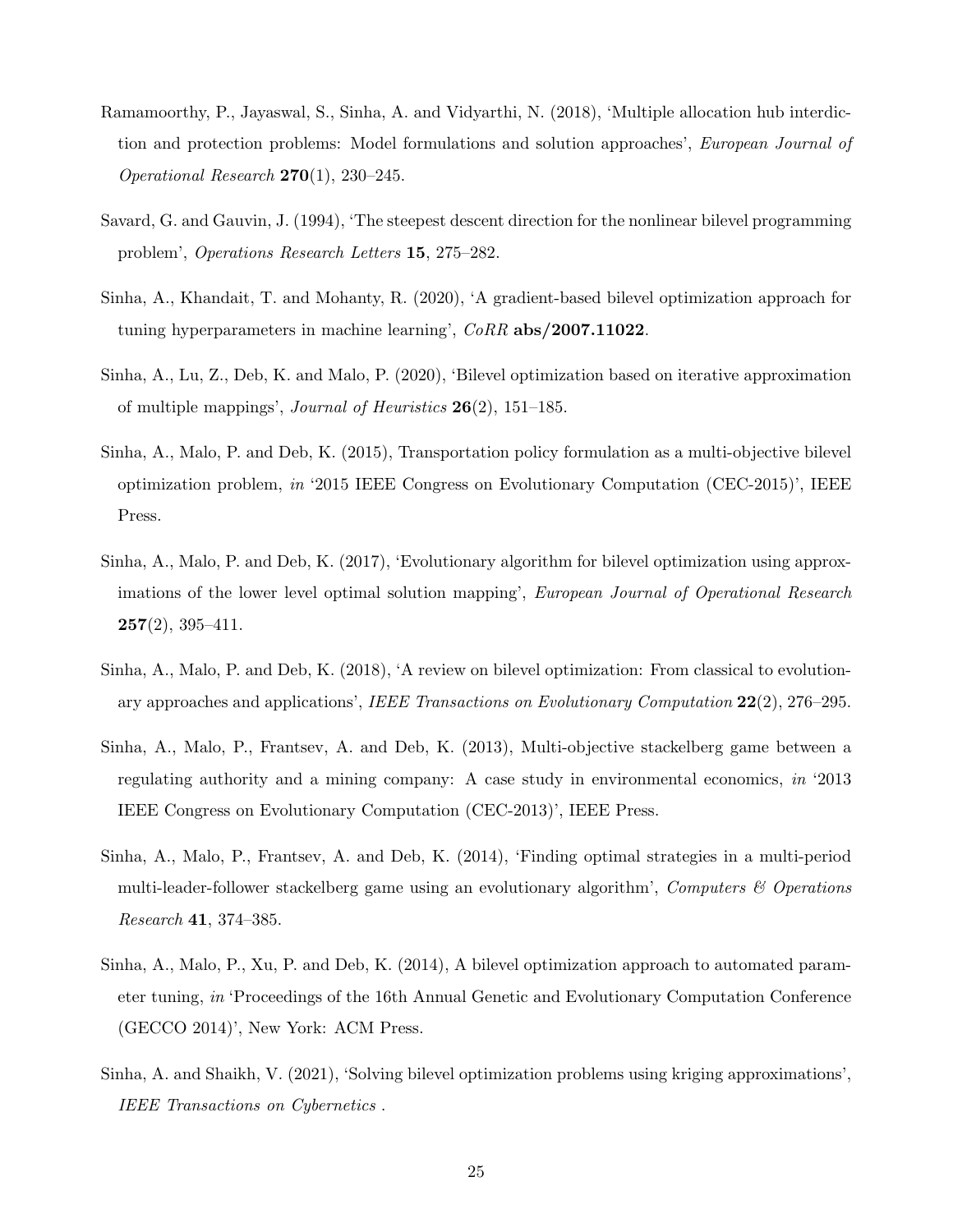- Sobieszczanski-Sobieski, J., Agte, J. S. and Sandusky Jr, R. R. (2000), 'Bilevel integrated system synthesis',  $AIAA$  journal  $38(1)$ , 164-172.
- Stackelberg, H. (1952), The theory of the market economy, Oxford University Press, New York, Oxford.
- Sun, H., Gao, Z. and Wu, J. (2008), 'A bi-level programming model and solution algorithm for the location of logistics distribution centers', Applied Mathematical Modelling 32(4), 610–616.
- Tuy, H., Migdalas, A. and Värbrand, P. (1993), 'A global optimization approach for the linear two-level program', Journal of Global Optimization 3, 1–23.
- Vicente, L., Savard, G. and Júdice, J. (1994), 'Descent approaches for quadratic bilevel programming', Journal of Optimization Theory and Applications 81, 379–399.
- Wein, L. (2009), 'Homeland Security: From Mathematical Models to Policy Implementation: The 2008 Philip McCord Morse Lecture', Operations Research 57(4), 801–811.
- Wen, U. and Hsu, S. (1991), 'Linear bi-level programming problems a review', *Journal of the Oper*ational Research Society 42, 125–133.
- White, D. and Anandalingam, G. (1993), 'A penalty function approach for solving bi-level linear programs', Journal of Global Optimization 3, 397–419.
- Whittaker, G., Färe, R., Grosskopf, S., Barnhart, B., Bostian, M., Mueller-Warrant, G. and Griffith, S. (2017), 'Spatial targeting of agri-environmental policy using bilevel evolutionary optimization', Omega 66, 15–27.
- Ye, J. J. and Zhu, D. (2010), 'New necessary optimality conditions for bilevel programs by combining the mpec and value function approaches', SIAM Journal on Optimization 20(4), 1885–1905.

#### Appendix A. AMPL Codes for Product Line Selection

#----------DATA File------------- #Name of Data file: PLS\_10\_5.dat param N\_Product:= 10; param N\_Segment:= 5; param: dev\_cost profit:= 1 15000 50 2 12000 60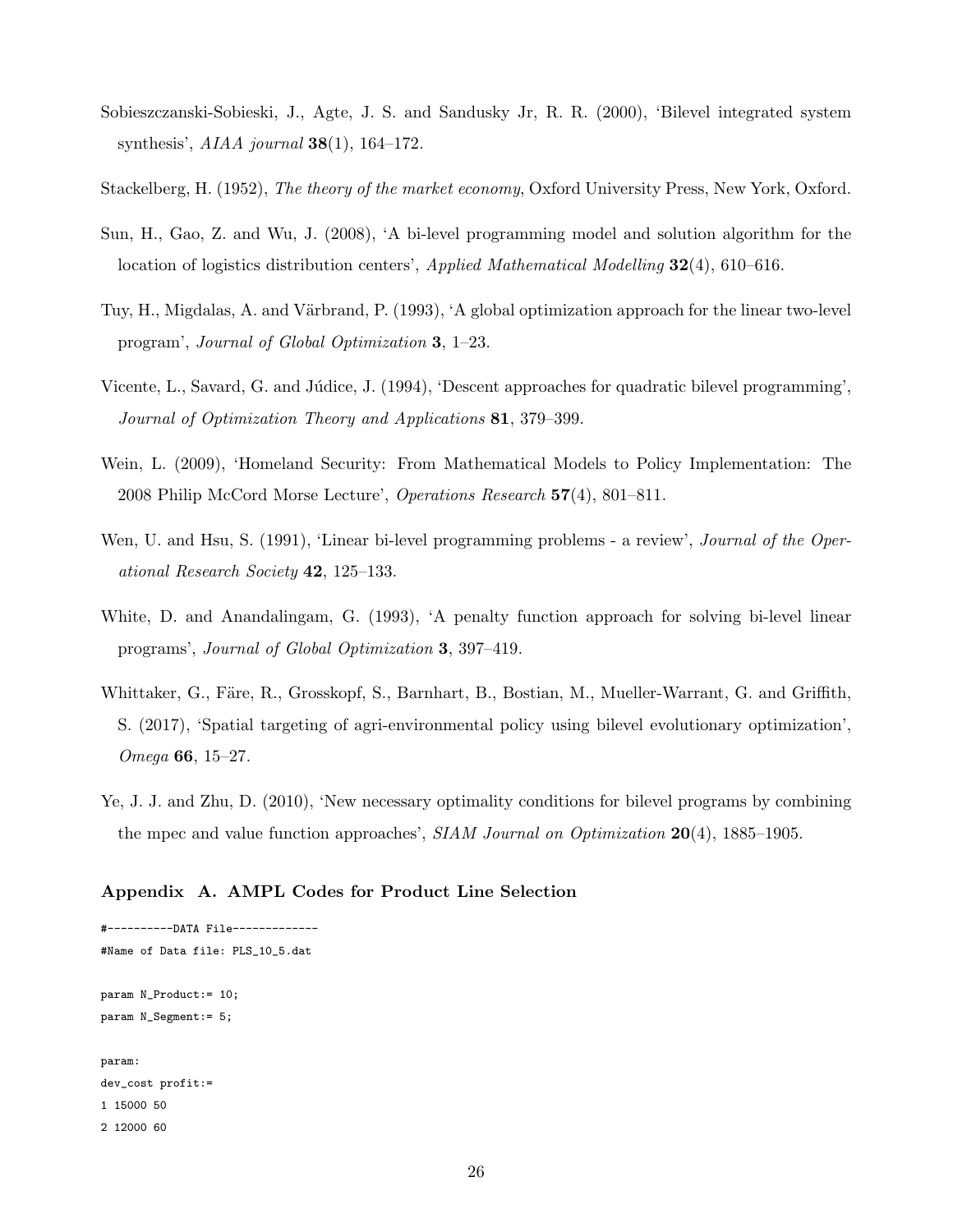```
3 9000 40
4 7000 55
5 6000 35
6 5000 45
7 6000 55
8 10000 60
9 8000 55
10 9500 45;
param:
seg_size reserv_util:=
1 6000 4
2 8500 4
3 9500 4
4 7000 4
5 9000 4;
param utility(tr):
1 2 3 4 5 :=1 6 9 8 4 10
2 4 3 9 5 4
3 -2 10 7 1 9
4 4 5 7 8 9
5 -4 9 4 2 5
6 6 9 9 6 10
7 7 9 3 7 1
8 9 2 4 7 3
9 8 8 10 -1 -4
10 6 5 10 6 10;
#-----------END OF DATA File---------
#---------MODEL FILE----------------
```

```
#Name of Model file: model PLS.mod (Single Level)
param N_Product;
param N_Segment;
set Product:= 1..N_Product;
set Segment:= 1..N_Segment;
```

```
param utility {Segment, Product}; #Utility of a product to a given customer segment
param seg_size {Segment} >=0; #Size of each customer segment
param reserv_util{Segment} >=0; #UReservation tility of a given customer segment
param dev_cost {Product} >=0; #Product Development Cost
param profit {Product} >=0; #Unit profit on each product
param M{s in Segment, p in product, q in product: q!=p}:= abs(utility[s, q])+ abs(utility[s, p]);#Large number
```
var Develop {Product} binary; #1 if the particular product is selected, 0 otherwise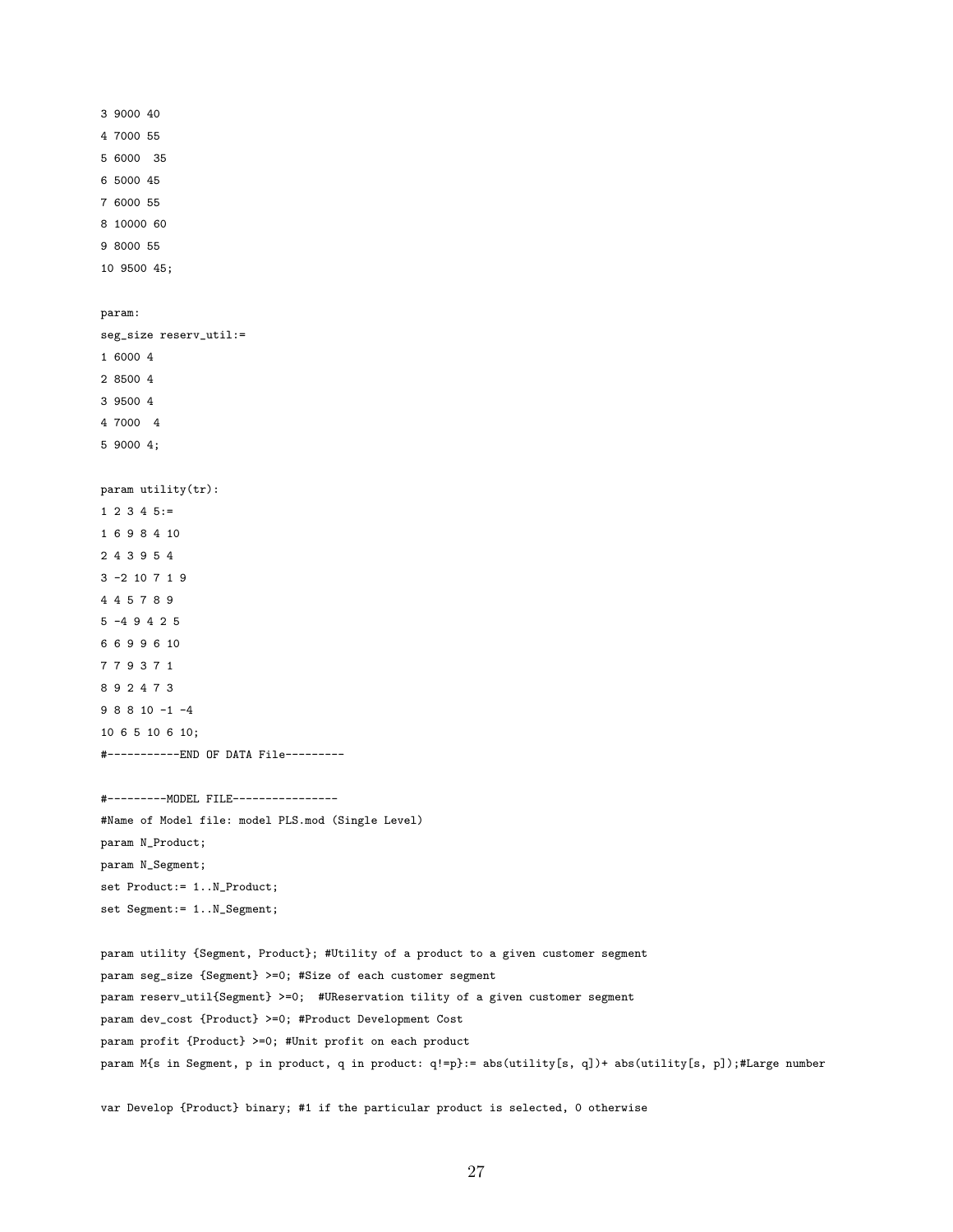var Buy {Segment, Product} binary; #1 if the product is chosen by the customer segment, 0 otherwise maximize Profit: sum {s in Segment, p in Product}profit[p]\*seg\_size[s]\*Buy[s, p] - sum {p in Product}dev\_cost[p]\*Develop[p]; subject to Buy\_only\_if\_developed{s in Segment, p in Product}: Buy[s, p] <= Develop[p]; Buy\_max\_one\_product{s in Segment}: sum {p in Product}Buy[s, p] <= 1; Dont\_buy\_if\_below\_reserve\_util{s in Segment, p in Product: utility[s, p] < reserv\_util[s]}: Buy[s, p] <= 0; Max\_Util\_Choice{s in Segment, p in Product, q in Product: q != p}: utility[s, p] >= utility[s, q]\*Develop[q] - M[s,p,q]\*(1-Buy[s, #---------END OF MODEL FILE---------------- #---------RUN FILE--------------- reset; model PLS.mod; data PLS\_10\_5.dat; option solver cplex; option show\_stats 1; option cplex\_options 'mipdisplay=4 mipinterval=2';#Extent to which display B&B Search info solve; option omit\_zero\_rows 1;#Do not display variables that have 0 values; option omit\_zero\_cols 1;#Do not display variables that have 0 values; display \_total\_solve\_time >Output\_PLS.txt; display Profit>Output\_PLS.txt; display Develop>Output\_PLS.txt; display Buy>Output\_PLS.txt; expand>Output\_PLS.txt; close Output\_PLS.txt; #---------END OF RUN FILE---------------- #---------OUTPUT FILE---------------- #Output\_PLS.txt \_total\_solve\_time = 0.0 Profit = 2329500.0 Develop [\*] := 2 1.0 7 1.0 8 1.0; Buy  $:=$ 1 8 1.0

2 7 1.0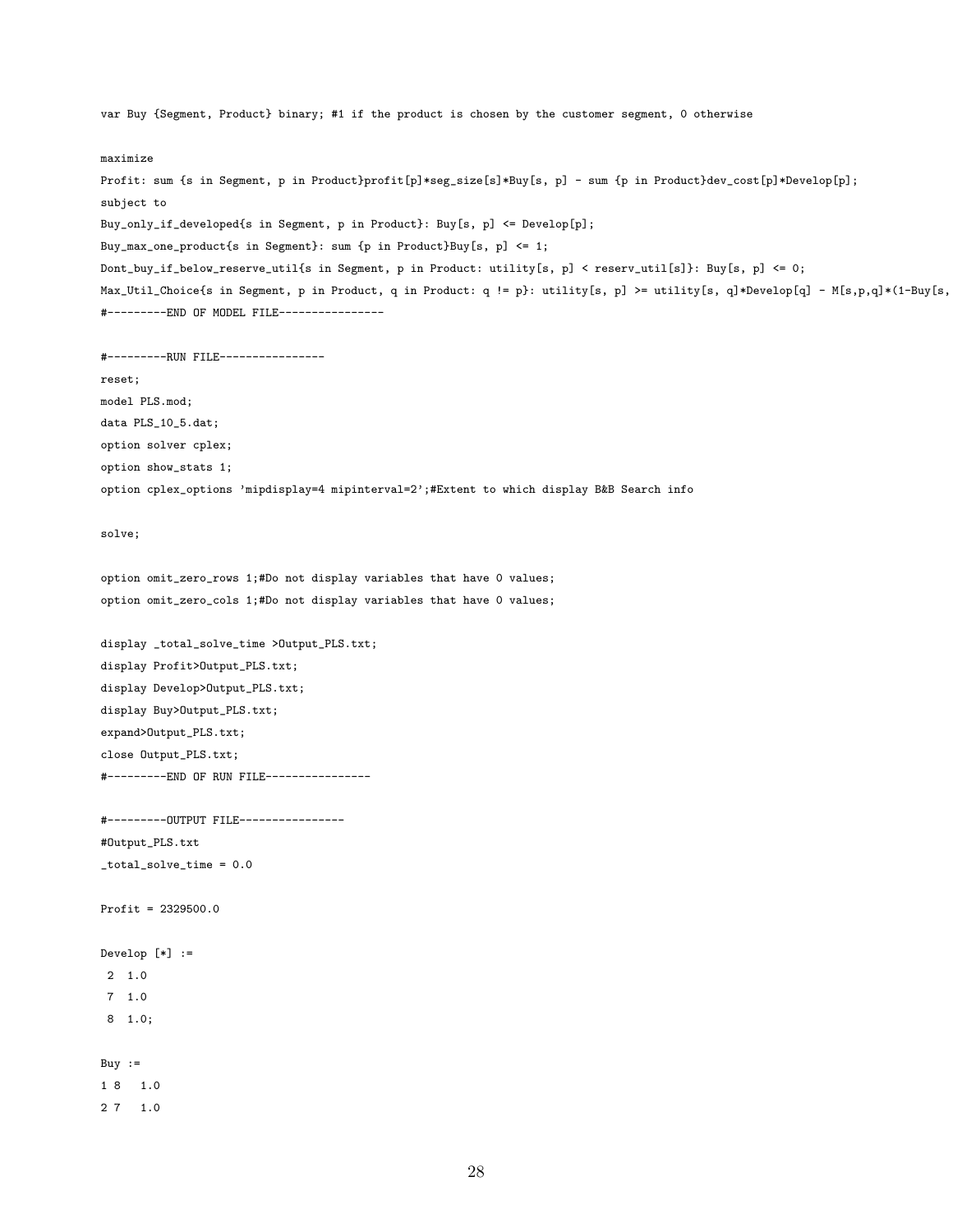3 2 1.0 4 8 1.0 5 2 1.0; #---------END OF OUTPUT FILE----------------

#### Appendix B. AMPL Codes for Shortest Path Interdiction

#----------DATA File------------- #Name of Data file: SPI\_5\_5.dat param N\_Nodes:= 5; param N\_Arcs:= 5; param Budget:= 2;#Total resource available to the Interdictor param Source\_Node:= 1; param Dest\_Node:= 5; param Node\_Arc:  $1 \t2 \t3 \t4 \t5 :=$ 1 -1 1 0 0 0 2 0 -1 1 0 0 3 0 0 -1 0 1 4 0 -1 0 1 0 5 0 0 0 -1 1; #Each Row is an Arc Number param: Arc\_Length Arc\_Delay Arc\_Resource:= 1 3 3 1 2 1 4 1 3 8 5 1 4 4 1 1 5 6 3 1; #-----------END OF DATA File--------- #---------MODEL FILE---------------- #Name of Model file: model SP\_Interdict.mod param N\_Nodes; param N\_Arcs; param Budget;#Total resource available to the Interdictor param Source\_Node; param Dest\_Node; set NODES: = 1..N\_Nodes; set  $ARCS := 1.N\rule{0pt}{0pt}1.N\rule{0pt}{0pt}1$ param Node\_Arc{ARCS, NODES}; param Arc\_Length{ARCS}; param Arc\_Delay{ARCS}; param Arc\_Resource{ARCS}; #amount of resource required to interdict the arc

var Interdict{ARCS} binary; #1 if Arc a is interdicted, 0 otherwise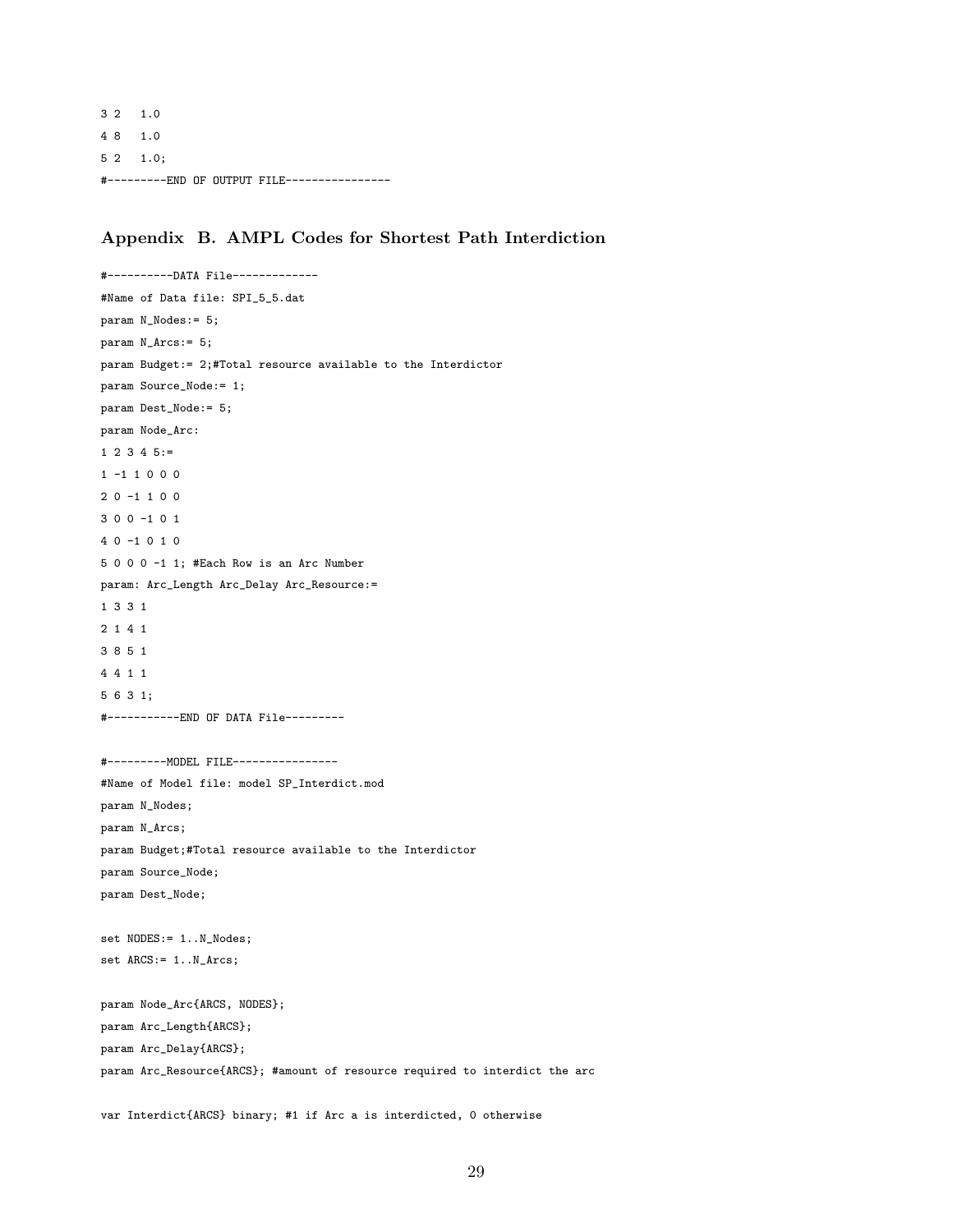var Dual{NODES}; #Dual variable for Node i. It represents the length of the shortest path to node i from source s

maximize Longest\_shortest\_path: Dual[Dest\_Node] - Dual[Source\_Node]; subject to Dual\_Constraint{a in ARCS}: sum{n in NODES} Node\_Arc[a,n]\*Dual[n] - Arc\_Delay[a]\*Interdict[a] <= Arc\_Length[a]; Dual\_node\_source: Dual[Source\_Node] = 0; Interdiction\_budget: sum{a in ARCS} Arc\_Resource[a]\*Interdict[a] <= Budget; #---------END OF MODEL FILE----------------

```
#---------RUN FILE----------------
reset;
model SP_Interdict.mod;
data SP_5_5.dat;
option solver cplex;
option show_stats 1;
option cplex_options 'mipdisplay=4 mipinterval=2';#Extent to which display B&B Search info
```
solve;

```
option omit_zero_rows 1;# Do not display variables that have 0 values
option omit_zero_cols 1;# Do not display variables that have 0 values
```

```
display _total_solve_time>SP_Interdict.txt;#Display the total CPU time
display Longest_shortest_path>SP_Interdict.txt;
display Interdict>SP_Interdict.txt;
display Dual>SP_Interdict.txt;
display _conname, _con.dual>SP_Interdict.txt;#Dual variable values (Arcs selected)
close >SP_Interdict.txt;
#---------END OF RUN FILE----------------
```

```
#---------OUTPUT FILE----------------
#SP_Interdict.txt
_total_solve_time = 0.1
Longest_shortest_path = 16.0
Interdict [*] :=
3 1.0
5 1.0;
Dual [*] :=
2 3.0
3 3.0
4 7.0
```

```
5 16.0;
```
: conname \_con.dual :=